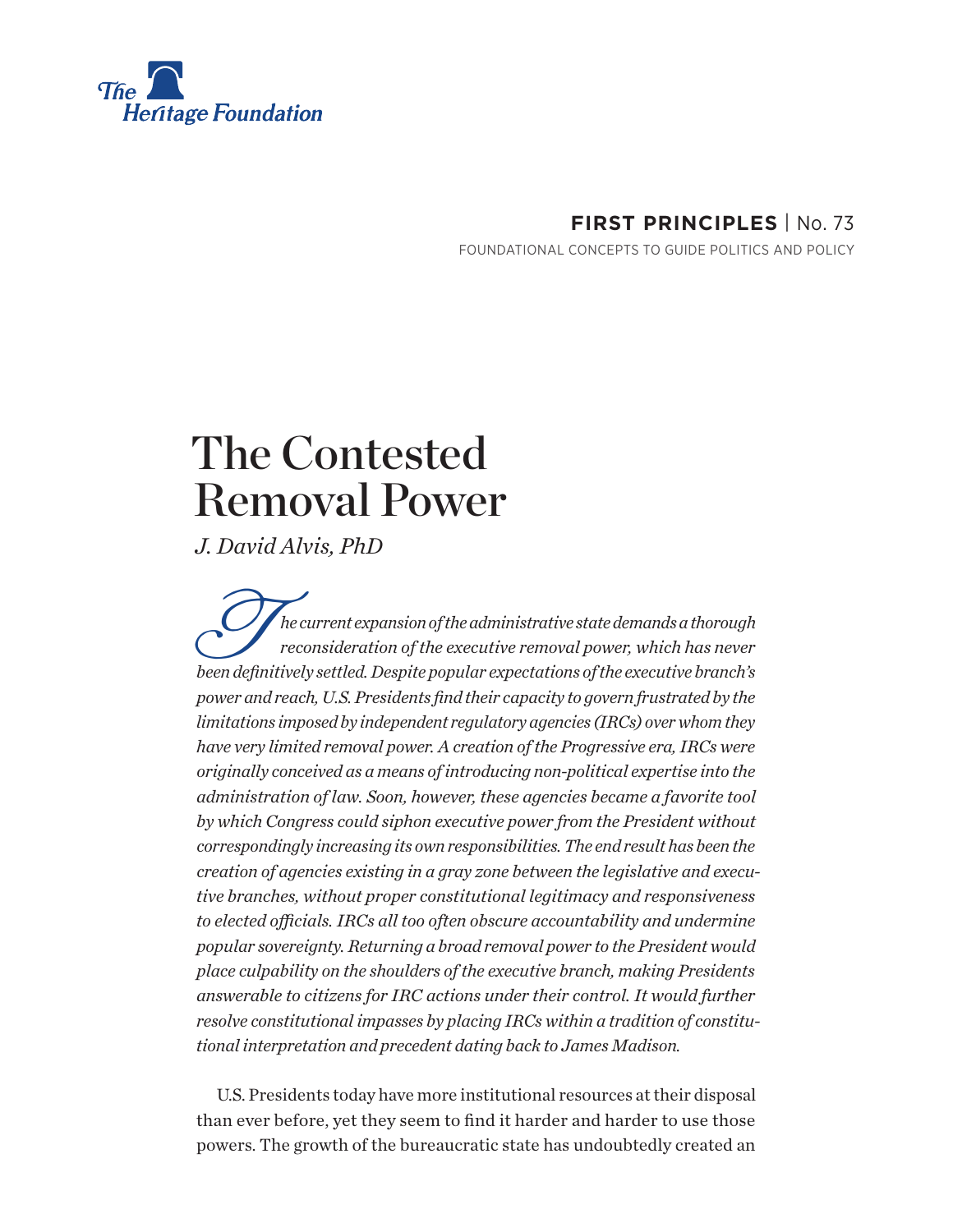entrenched network of parties and interests that are often hurdles rather than levers for policymaking. One of the most stubborn limitations on the power of the President lies in the proliferation of independent agencies so-called independent regulatory commissions (IRCs)—over whose powers the President has little control or influence. Because their chief officers are shielded from removal by statutorily assigned terms of office, the most that a President can hope to do is to appoint a new head or member to the IRC's leadership. In the end, Presidents have very little ability to determine the course of an IRC's regulatory behavior.<sup>1</sup>

In part, IRCs were inspired by Progressive-era reformers who aimed to secure a regulatory state free of political influence. As Woodrow Wilson explained: "The field of administration is a field of business. It is removed from the hurry and strife of politics…. Administrative questions are not political questions."2 Progressive reformers argued that liberalism's fundamental premise that society should be governed by the rule of law had become antiquated in light of the complex and dynamic economic and social developments taking place in America since the beginning of the industrial revolution. In lieu of the political process of legislation, they envisioned a large network of apolitical experts armed with broad discretionary powers who would do the bulk of governing in the 20th century. The Progressives' theoretical ideas about an independent regulatory state would also prove to be attractive to more politically minded Members of Congress who wanted to limit the influence of the executive branch. In an age where the regulatory duties of the executive were growing exponentially more expansive, Congress could create a rival administrative body that would check the discretion of the President.

Over the next century, these independent regulatory agencies multiplied across the federal government's bureaucratic landscape. Presidents who have sought to institute significant regulatory changes routinely find their agendas thwarted by agencies over which they have little control, thereby frustrating their efforts to fulfill what they regard as their public mandate. Perhaps those checks on executive power might make some sense if there

<sup>1.</sup> Elena Kagan, "Presidential Administration," *Harvard Law Review*, Vol. 114, No. 8 (2001), p. 2245.

<sup>2.</sup> Woodrow Wilson, "The Study of Administration," Political Science Quarterly, Vol. 2, No. 2 (1887), pp. 209 and 210.

<sup>3.</sup> In *Humphrey's Executor v. United States*, the Court did define the duties of the independent regulatory officers as quasi-legislative and quasi-judicial, but, as I argue in this essay, that definition has proved to be unworkable, so much so that the obiter dicta has almost entirely disappeared from the Court's administrative law cases since 1977. In *Nixon v. General Services Administration*, Justice Jackson concluded: "Administrative agencies have been called quasi-legislative, quasi-executive or quasi-judicial, as the occasion required, in order to validate their functions within the separationof-powers scheme of the Constitution…'quasi' is a smooth cover which we draw over our confusion as we might use a counterpane to conceal a disordered bed." *Nixon v. General Services Administration*, 433 U.S 425 (1977).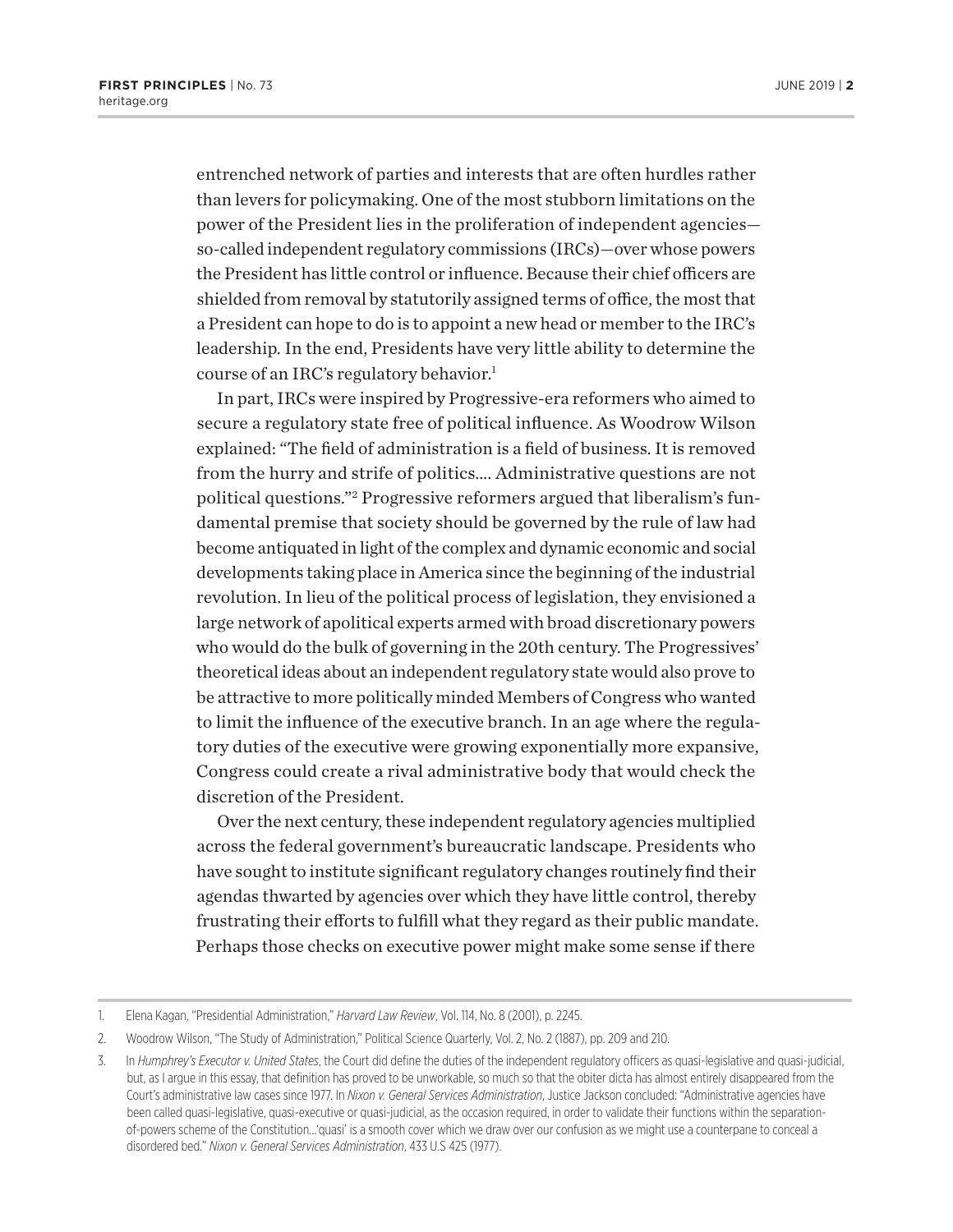were a logical distinction between an independent agency and an executive one. But the current definition of an independent agency and a classical executive office is neither defined by particular duties nor by the purposes that the agency serves.<sup>3</sup> In the end, the only defining difference between an IRC and an executive branch office is merely one determined by congressional fiat.4

Scholars remain divided over both the constitutionality of IRCs and their desirability as regulatory institutions. In the absence of a clear constitutional answer, the most useful way to understand the issue is to examine the historical evolution of the controversy over the removal power. The history of the debate demonstrates that the independent regulatory agencies were not conceived as a solution to the problems of modern governance. Rather, they have assumed their current form as a result of a political struggle between Congress and the President for control of the Administration. It is undeniably true that the arguments of the Progressives made independent regulatory agencies acceptable to mainstream American politics, but the driving force behind their creation lies in Congress's ambition to limit executive power. In the end, the outcome of this struggle has not made for a fruitful equilibrium between the two branches, and has distorted the lines of accountability, leaving neither legislation nor execution of the law better off. As Franklin Roosevelt's Brownlow Committee nicely summarized the problem: "No administrative reorganization worthy of the name can leave hanging in the air more than a dozen powerful, irresponsible agencies free to determine policy and administer law."5

Today, Presidents have more levels of discretion than ever before because Congress legislates policy goals in broad strokes with little administrative guidance for implementation. Consequently, the debate over the removal power has become one of the most contentious institutional debates in Washington, because at stake is the question of who will control the vast powers of the bureaucracy. One possible solution would be to make very specific laws, but this is easier said than done. Given that laws do not execute themselves, administration always requires some level of discretionary choice. The most viable solution is the one that best complements the design of the Constitution. Article II vests the executive power in the President of the United States. It is the President who takes an oath to "faithfully execute" the laws of the country, and it is the President who will

<sup>4.</sup> Marshall J. Breger and Gary J. Edles, Independent Agencies in the United States: Law, Structure, and Politics (Oxford: Oxford University Press, 2015).

<sup>5.</sup> Government Printing Office, "The President's Committee on Administrative Management Report with Special Studies," 1937, pp. 40 and 41.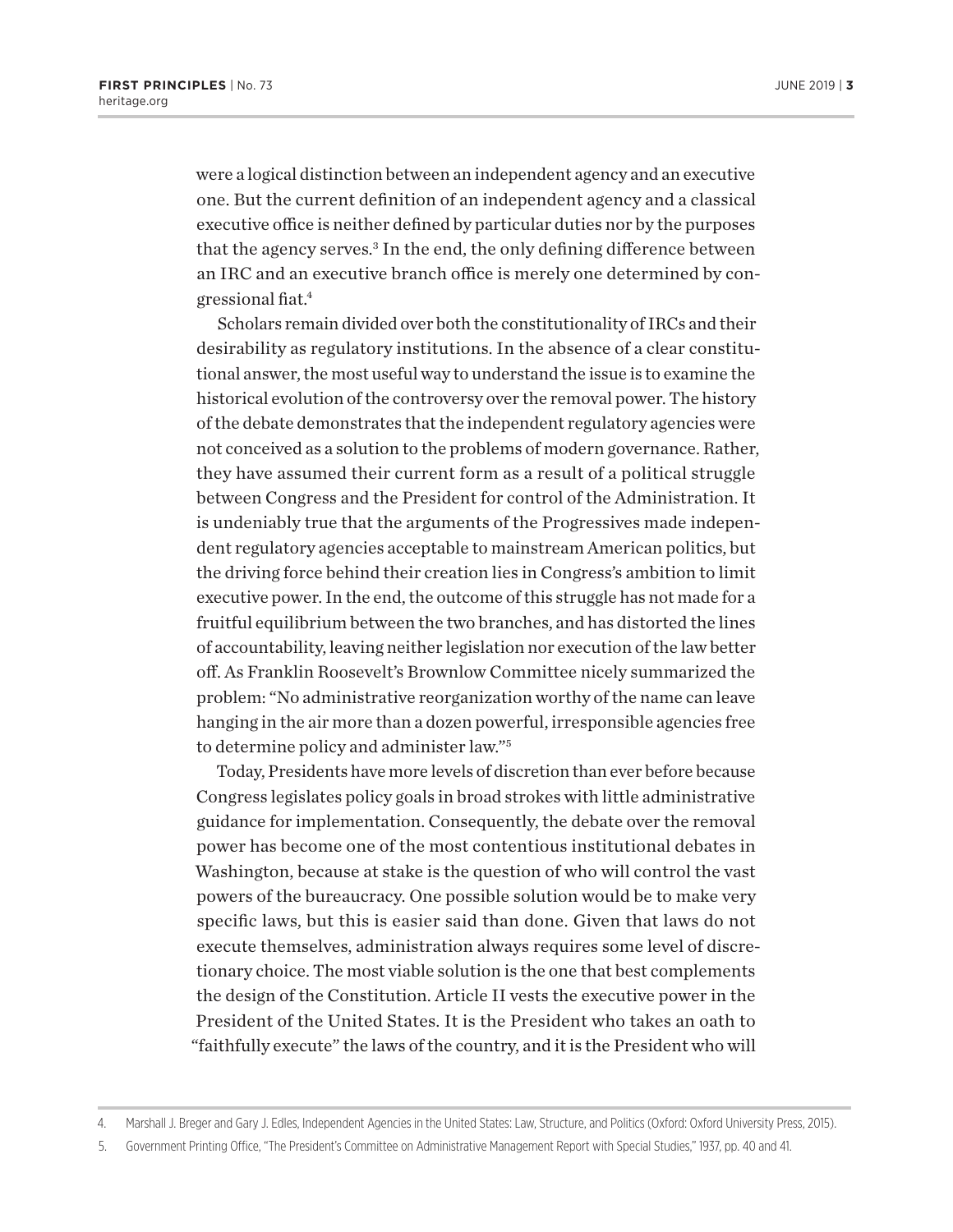be held accountable for the administration of law. In so far as Congress places obstacles to that accountability, it jeopardizes the expectations of the people and the proper balance of powers under the Constitution.

# The Removal Power in the 18th Century: The Decision of 1789

The removal power has never been definitively settled in American politics because the text of the Constitution does not provide a straightforward answer to the question. Article II, Section 2 of the Constitution does contain a very detailed procedure for appointment. The President

shall nominate, and by and with the Advice and Consent of the Senate, shall appoint Ambassadors, other Public Ministers and Consuls, Judges of the Supreme Court, and all other Officers of the United States, whose Appointments are not herein otherwise provided for, and which shall be established by Law: but the Congress may by Law vest the Appointment of such inferior Officers, as they think proper, in the President alone, in the Courts of Law, or in the Heads of Departments.

Article II, however, says nothing about the removal of officers. In fact, there was no discussion of the removal of executive officers in the debates of the Constitutional Convention of 1787.<sup>6</sup> If the appointment of an officer were vital to the task of administration, it would seem that the power of removing an officer who fails to perform in the expected way is no less important.

Despite the silence of Article II on the removal power, there is, in fact, a very substantial historical record of opinions that goes all the way back to 1789, when Congress first began constructing the executive cabinet. Congress was confronted with this constitutional lacuna in its very first session when the House proposed to create its initial executive departments (the Departments of the Treasury, War, and Foreign Affairs) to attend to the critical business facing the infant nation. With the Department of Foreign Affairs (later the Department of State) on the table first, James Madison offered a motion that would prove to be the keystone for the discussion:

<sup>6.</sup> In *Federalist* No. 77, Hamilton does argue that the removal of an executive officer by the President should require the advice and consent of the Senate. However, this position was *sui generis* and neither he nor anyone else offered an opinion on the matter at the Convention in Philadelphia. For a thoughtful account of Hamilton's reasoning, see Jeremy D. Bailey, "The Traditional View of Hamilton's Federalist No. 77 and an Unexpected Challenge: A Response to Seth Barrett Tillman," *Harvard Journal of Law and Public Policy*, Vol. 33 (2010), pp. 169–184.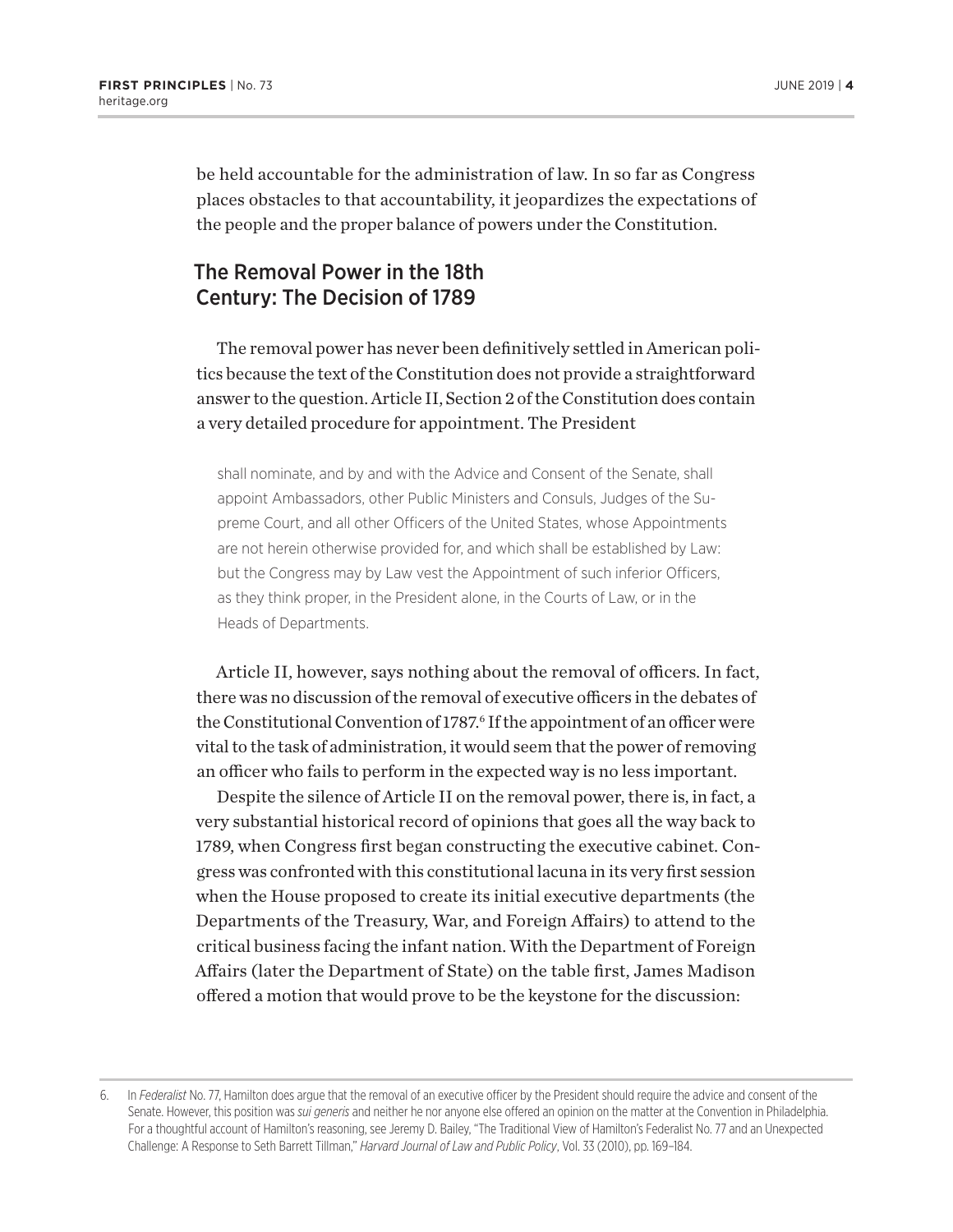[T]hat there shall be established an executive department, to be denominated the Department of Foreign Affairs; at the head of which there shall be an officer, to be called, the Secretary to the Department of Foreign Affairs, who shall be appointed by the president, by and with the advice and consent of the senate; *and to be removable by the President*. 7

For the next six days, the First Congress would undertake one of the nation's most sophisticated and informative constitutional debates over the organization of the executive branch in American history. During the course of their discussion, a total of four different positions on the issue of removal emerged:

(1) *The Impeachment Theory*: Impeachment is the only mode of removal of executive officers recognized by the Constitution, and Congress cannot confer any other mode;

(2) *The Advice and Consent Theory*: The Constitution vests the removal power jointly in the President and the Senate, and Congress cannot confer any other mode;

(3) *The Congressional Delegation Theory*: The Constitution is silent or ambiguous about where it vests the removal power, so:

(a) Congress is free to decide, but prudently it ought to vest it in the President, or

(b) Congress has some latitude, but ought not vest it in the President alone; or

(4) *The Executive Power Theory*: The Constitution vests the removal power in the President alone.<sup>8</sup>

#### Before discussing the conclusion of the First Congress's deliberations, it is important to note what was at stake in each position for the Members of

<sup>7.</sup> Linda Grant De Pauw, ed., *Documentary History of the First Federal Congress of the United States of America, March 4, 1789–March 3, 1791* (Baltimore, MD: Johns Hopkins University Press, 1972), p. 726. (Emphasis added.)

<sup>8.</sup> See Saikrishna Prakash, "New Light on the Decision of 1789," *Cornell Law Rev*iew, Vol. 91, No. 5 (July 2006), p. 1,021. Most scholars agree that these were the four principal positions taken during the debate. Fisher identifies two more, "judicial review" and "procedural due process," which, in my judgment, are ancillary to the debate, or corollaries to one of the four main schools. See also Louis Fisher, *Constitutional Conflicts Between Congress and the President* (Lawrence, KS: University Press of Kansas, 2014), pp. 49 and 50.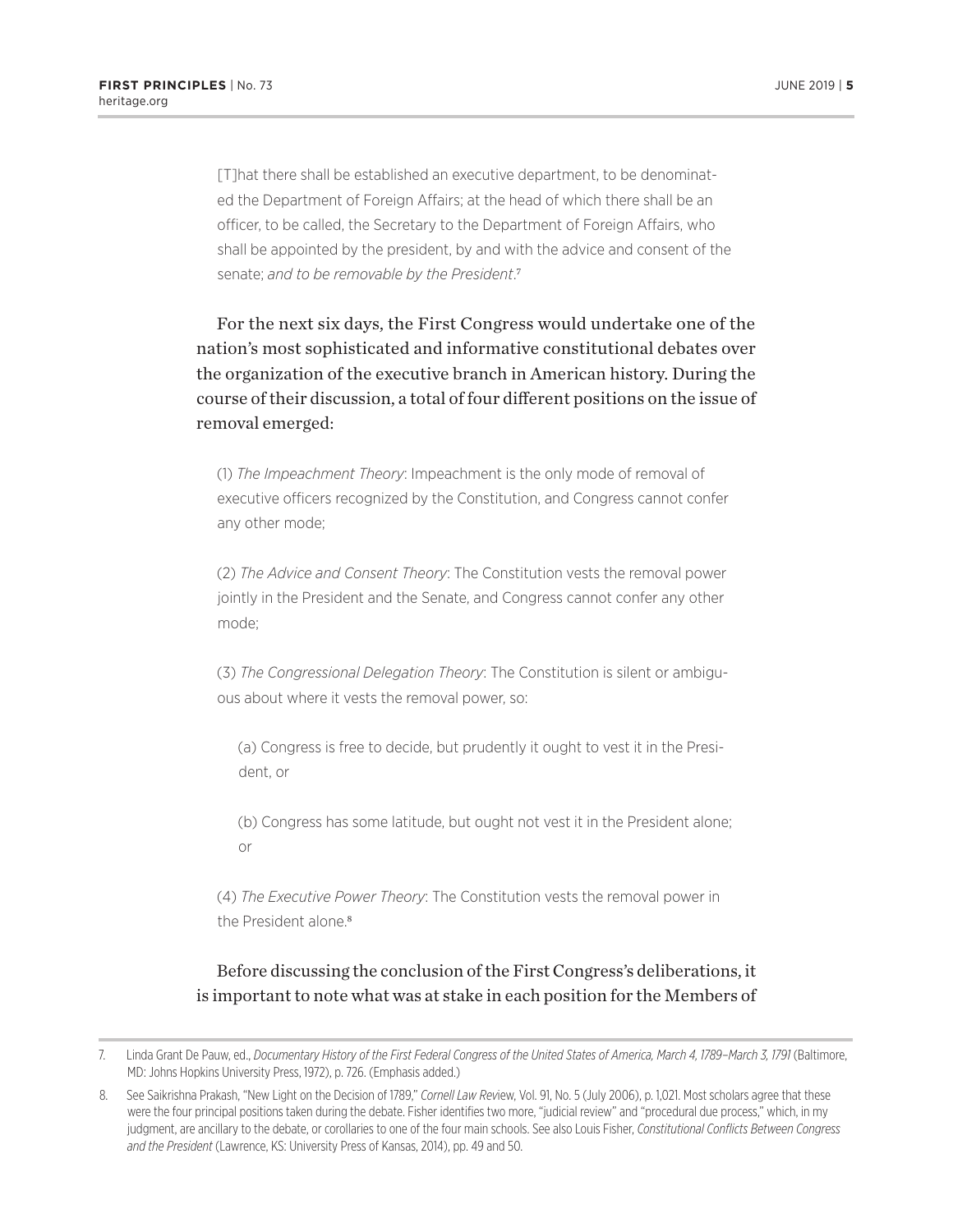Congress. Within each position above lies a particular interpretation of the balance of power between the legislative and executive branch that could have fateful consequences for constitutional government in the United States. In fact, the debate is probably one of the most informative in American history on the subject because the Members clearly understood the ramifications of their respective positions. They were not just deciding the level of accountability for the Secretary of Foreign Affairs; they were determining whether executive power would lie squarely within the President's authority or if Congress would control it, completely, or in part.

# The Impeachment Theory

**According to the first position, impeachment was the only mode of removal recognized by the Constitution.** This position ostensibly rested on a literal construction of the Constitution. Since the Constitution does not mention anything about removal, there is no removal power. Impeachment, however, *is* mentioned in the Constitution. Consequently, impeachment is the only means by which the removal of an executive officer could be undertaken. While this argument seems plausible on the surface, the consequences of this position would have dramatically altered the institutional development of the American presidency. As one scholar put it:

To have declared the magistracy permanent except for the right of removal by impeachment would necessarily have made the department heads the real executive. An incoming President would have found in office [individuals] whose position, so far as he was concerned, was assured. They would have ideas of their own and connections of their own. Since he could not control them, they would very naturally act in accordance with these ideas in carrying out their duties.<sup>9</sup>

The original proponents of this view clearly understood this. They were not just strict constructionists; they had an underlying motive: They feared the concentration or expansion of executive power at the expense of the other branches. As Senator James Jackson of Georgia noted:

If he [the President] has the power of removing and controlling the Treasury Department, he has the purse strings in his hand; and you only fill the string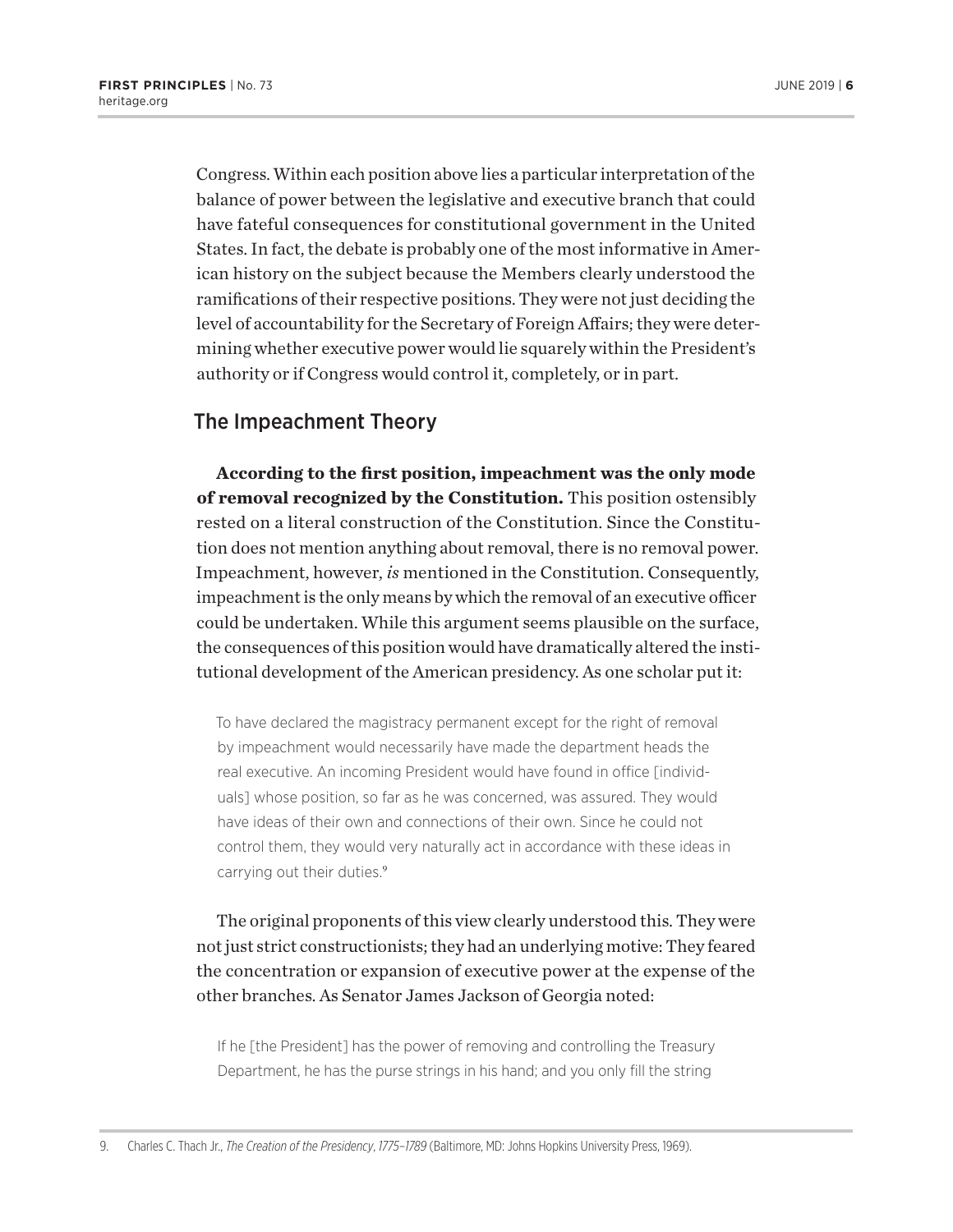box, and collect the money of the empire, for his use. The purse and sword will enable him to lay prostrate the liberties of America.<sup>10</sup>

If removal of executive officers were limited to impeachment by Congress, the President would have very little control or influence over the executive branch.

#### The Advice and Consent Theory

Proponents of the second position contended that the Constitution vested removal power jointly in the President and the Senate. The removal process would follow the same procedure as that explicitly described in the appointment process under Article II. If appointing an officer of the Administration requires the consent of the Senate, so should the removal of an executive officer. As Congressman Theodorick Bland of Virginia put it on the first day of the debate, "The Constitution declares that the President and the Senate shall appoint, and it naturally follows, that the power which appoints shall remove also."<sup>11</sup> After all, the powers of appointing and removing are related, just like hiring and firing. Like the impeachment position, proponents of this position also had a particular view of the balance of powers between Congress and the President.12 The President and Congress share in the duty of administration because the execution of law is ministerial to the process of law making. Congressman Elbridge Gerry of Massachusetts elaborated this view for the benefit of other Members:

We [Congress] have the power to establish offices by law; we can declare the duties of the officer; these duties are what the legislature directs, not the President; the officer is bound by law to perform these duties…. Suppose an officer discharges his duty as the law directs, yet the President will remove him; he will be guided by some other criterion; perhaps the officer is not good natured

<sup>10.</sup> Ibid., 1002.

<sup>11.</sup> De Pauw, ed., *Documentary History of the First Federal Congress of the United States of America, March 4, 1789–March 3, 1791—Debates II*, p. 737. Congressman Bland made a motion on May 19 to add "by and with the advice and consent of the Senate," which was defeated. (*Debates II*, p. 738).

<sup>12.</sup> His position was also supported by Alexander Hamilton in the *Federalist* No. 77: "The consent of that body [the Senate] would be necessary to displace as well as to appoint." Hamilton had a different reason for including the Senate in the removal. Rather than facilitate a sharing of power between the branches, Hamilton hoped that the Senate's participation in removal would promote a long-term bureaucracy that would be insulated from the changes incurred by popular elections of the executive. "To reverse and undo what has been done by a predecessor, is very often considered by a successor as the best proof he can give of his own capacity and desert…. These considerations…would be likely to induce every new President to promote a change of men to fill the subordinate stations; and these causes together could not fail to occasion a disgraceful and ruinous mutability in the administration of the government." See also Jeremy D. Bailey, "The New Unitary Executive and Democratic Theory: The Problem of Alexander Hamilton," *The American Political Science Review*, Vol. 102, No. 4 (2008), pp. 453–456.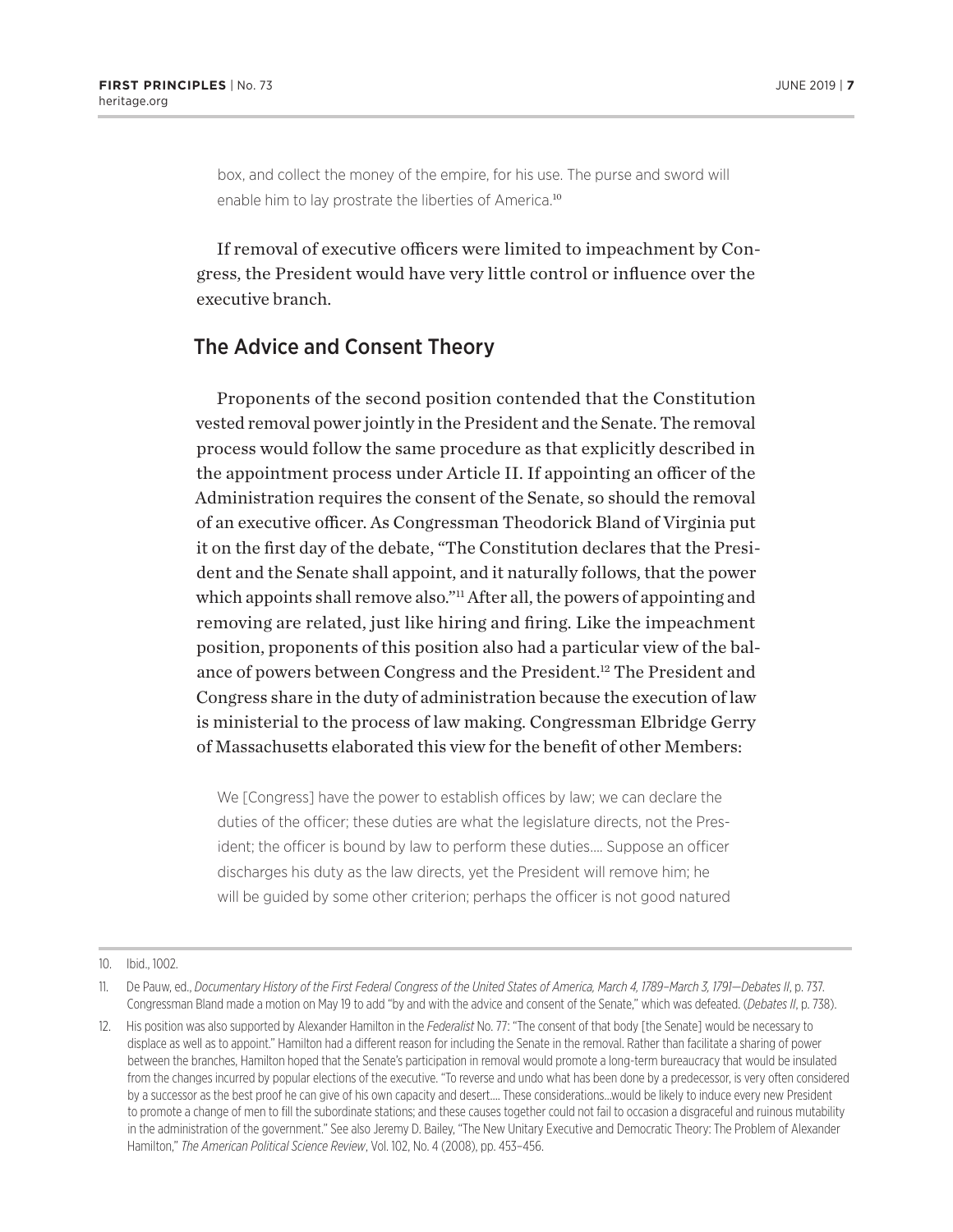enough…because he is so unfortunate as not to be so good a dancer, as he is a worthy officer, he must be removed.<sup>13</sup>

For Gerry and others, this arrangement made sense in light of their view that the administration of the law is inseparable from the creation of law. Administering the law is really a joint responsibility of the President and Congress since it is the President's task to execute the law, and the legislature's responsibility to see that its laws are faithfully executed. Consequently, administrators should be removed in the same way they are appointed—with congressional approval.

# The Congressional Delegation Theory

Other Members of the First Congress agreed that the legislature ought to play a central role when it comes to the administration of law, but they took a different position over the removal power process. Known as the "congressional delegation position," this group argued that the Constitution's silence over the vesting of the removal power was really an invitation to give Congress a discretionary authority over the removal power. Congress could either retain the removal authority solely for itself, or it could vest this power wherever it pleased. Congressman Roger Sherman of Connecticut explained the rationale behind this position:

As the officer is the mere creature of the legislature, we may form it under such regulations as we please, with such powers and duration as we think good policy require; we may say he shall hold his office during good behavior, or that he shall be annually elected; we may say he shall be displaced for neglect of duty, and point out how he should be convicted of it—without calling upon the President or Senate.<sup>14</sup>

What Congress creates, Congress can take away. Administering the law, moreover, is not really a shared responsibility with the President; it is ultimately the responsibility of Congress. Proponents of this position were divided into two groups when it came to deciding where to vest the removal power over the Secretary of Foreign Affairs. Some thought Congress should retain the power, while others thought it would be more convenient to

<sup>13.</sup> De Pauw, ed., *Documentary History of the First Federal Congress of the United States of America, March 4, 1789–March 3, 1791—Debates II*, pp. 1022 and 1023.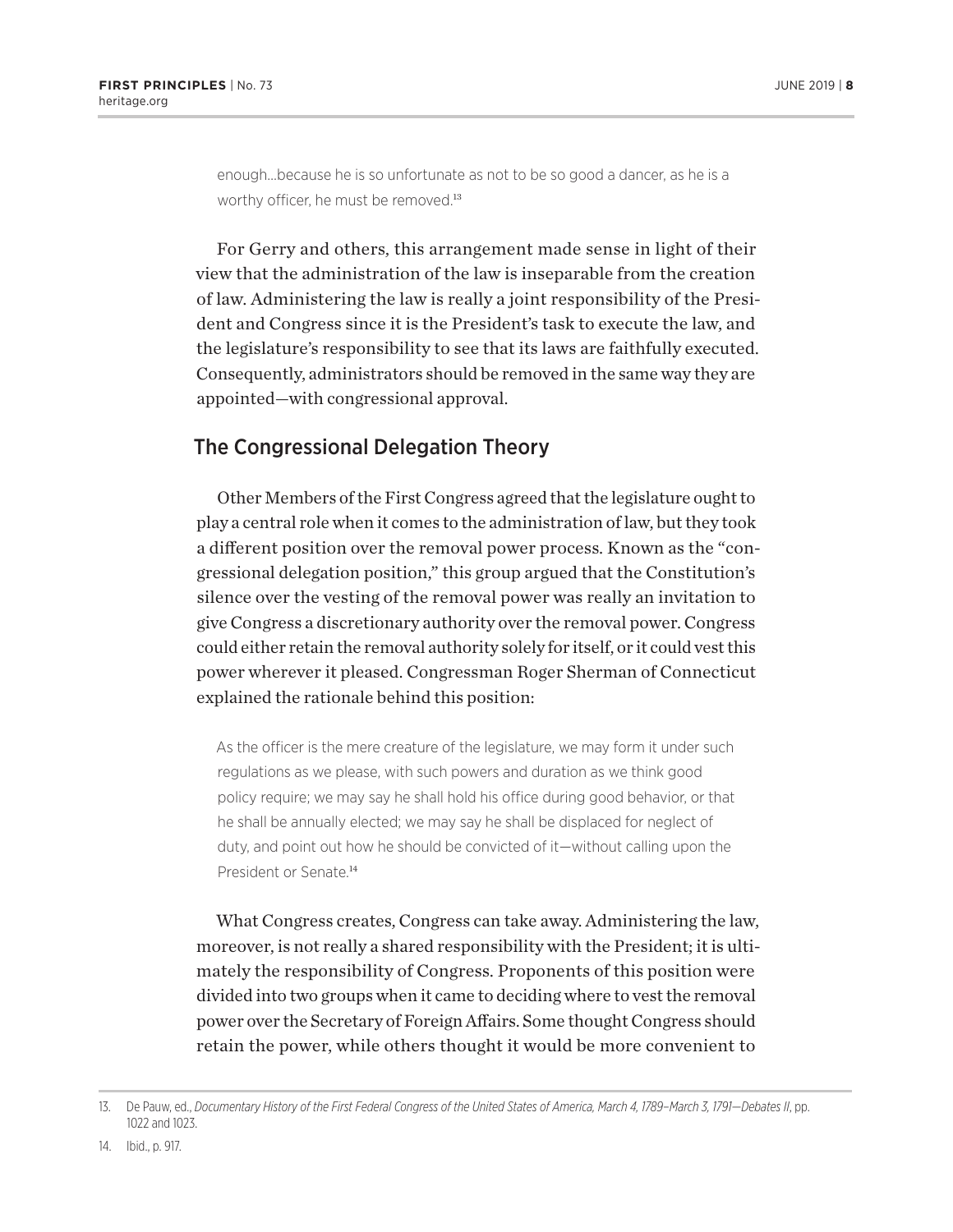permit the President to exercise the power in this particular situation. In either case, however, their fundamental assumption was the same: The power of removal fundamentally belongs to Congress.

#### The Executive Power Theory

Finally, one group of representatives argued that the Constitution vested the removal power in the President alone. This position is often labeled "the executive power theory."15 Elected by the people, the President is alone accountable to the public for the execution of the law. As James Madison, among the main proponents of this position, put it,

If the President should possess alone the power of removal from office, those who are employed in the execution of the law will be in their proper situation, and the chain of dependence be preserved; the lowest officers, the middle grade, and the highest, will depend, as they ought, on the President, and the President on the community. The chain of dependence therefore terminates in the supreme body, namely, in the people.<sup>16</sup>

According to this view, Congress has the power to make law, but it does not have the authority to interfere with the execution of law. If Congress participated in the removal process either by exercising the removal power itself or by requiring its advice and consent, the legislature would have overstepped its bounds within the separation of powers. As the vesting clause of Article II states: "The executive power shall be vested in a President of the United States of America." True, as the proponents of the advice and consent position would maintain, the Constitution does occasionally vest some executive power in the Senate, as in the case of the appointment process where the Senate advises and consents in the appointment of principal officers. But those occasions are exceptions to the rule. The vesting clause in Article II vests all executive power in the President and, consequently, those provisions like the one described above ought to be construed narrowly.17 Asked in the House whether he thought removal was executive "by nature," Madison responded:

<sup>15.</sup> Prakash, "New Light on the Decision of 1789."

<sup>16.</sup> Ibid., p. 925.

<sup>17.</sup> De Pauw, ed., *Documentary History of the First Federal Congress of the United States of America, March 4, 1789–March 3, 1791—Debates II*, p. 869.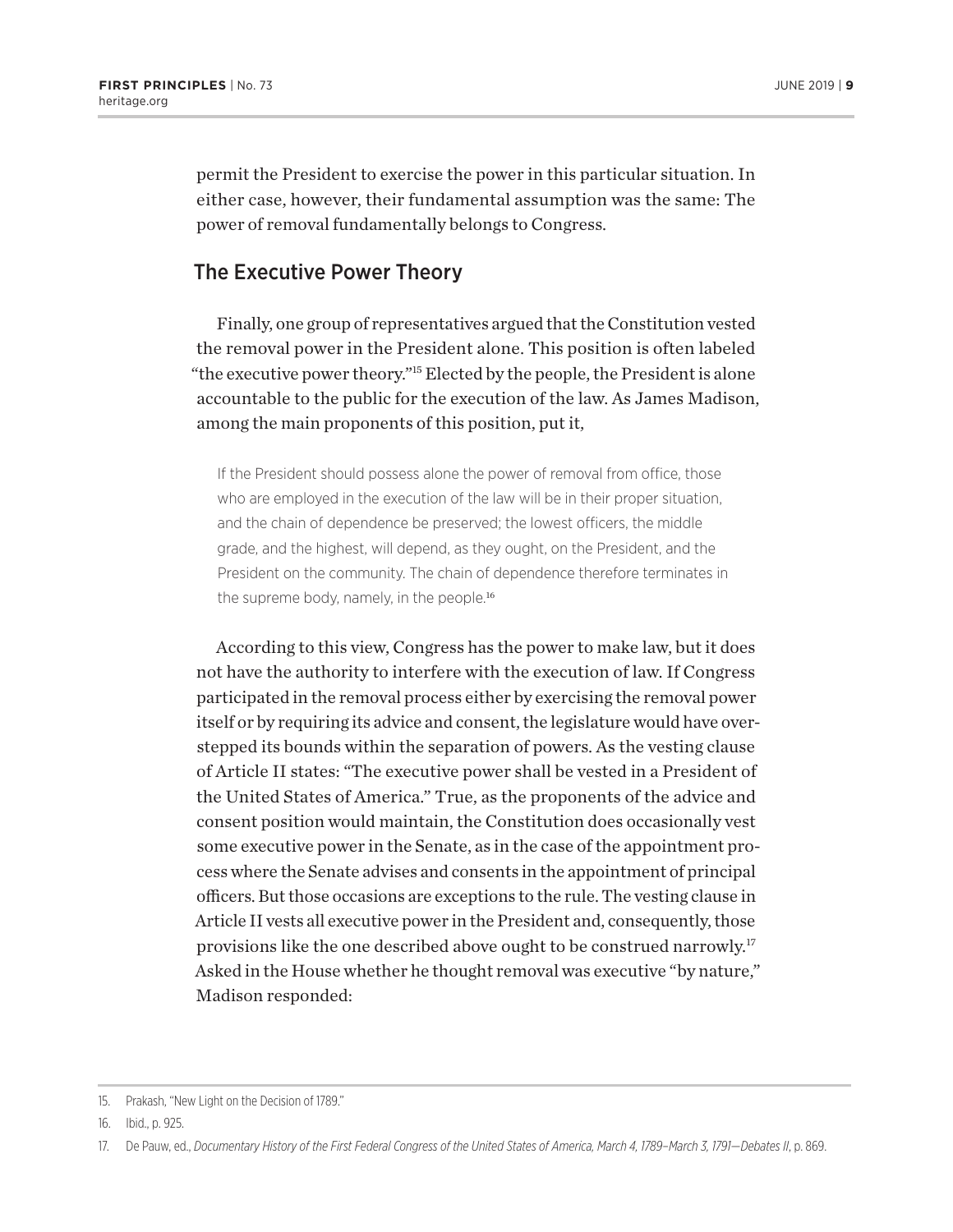I conceive that if any power whatsoever is in its nature executive it is the power of appointing, overseeing and controlling those who execute the laws. If the Constitution had not qualified the power of the President in appointing to office, by associating the Senate with him in that business, would it not be clear that he would have the right by virtue of his executive power to make such appointment?<sup>18</sup>

Because the Constitution is silent on the removal power, it should be assumed that this power belongs to the President alone.

While the First Congress clearly laid out the alternatives for structuring the removal power, as well as the implications for each position in terms of the balance of powers, the debate did not provide a conclusive answer to the question with which it began. In order to win enough votes to place the removal power in the hands of the executive, House Members carefully developed a compromise in the language of the statute that would give the President power to remove in effect, while technically avoiding the fundamental question of whether the removal power was an inherently executive power or a power that in this case had been delegated to the President by Congress.19 This clever parliamentary maneuver successfully garnered enough votes to get the bill through Congress, but it also left the issue of the removal power unresolved.<sup>20</sup> On the other hand, the final vote did eliminate at least two positions: impeachment as the sole means of removal, and the advice and consent provision. Clearly, impeachment would simply be too cumbersome as a method of removal both for Congress and the executive, and its adherents were few. Having the President's removal power depend in every case on the advice and consent of the Senate would have been equally cumbersome (though under the congressional delegation doctrine, one could implement this requirement in individual cases, which Congress did in 1867 with the Tenure in Office Act). What remained to be determined in

<sup>18.</sup> Ibid., p. 868.

<sup>19.</sup> On June 22, 1789, Representative Egbert Benson overcame the deadlock in the House with a carefully crafted proposal to amend the original language of the bill in a manner that would advance the case for executive power theory while avoiding alienating at least some of the congressional delegation proponents. His proposed solution involved two steps. First, he moved to amend the current language in the bill that entirely revised the bill's implications for the removal power. The new language would be inserted into a clause related to a chief clerk appointed by the Secretary of Foreign Affairs. This clerk would be responsible for the records and papers "whenever the said principal officer [the secretary] shall be removed from office by the President of the United States." If this were agreed to, Benson would then move that the old language—in particular the phrase "to be removable by the President"—would be taken out. De Pauw, ed., *Documentary History of the First Federal Congress of the United States of America, March 4, 1789–March 3, 1791—Debates II*, p. 1028. In Charles Thach's view, "This was excellent tactics. By moving the amendment while the original clause was in the bill, a way was left open for the proponents of the legislative grant idea [congressional delegation] to support the amendment without formal abandonment of their position." Thach, *The Creation of the Presidency*, p. 138.

<sup>20.</sup> Prakash, "New Light on the Decision of 1789," pp. 1021–1077.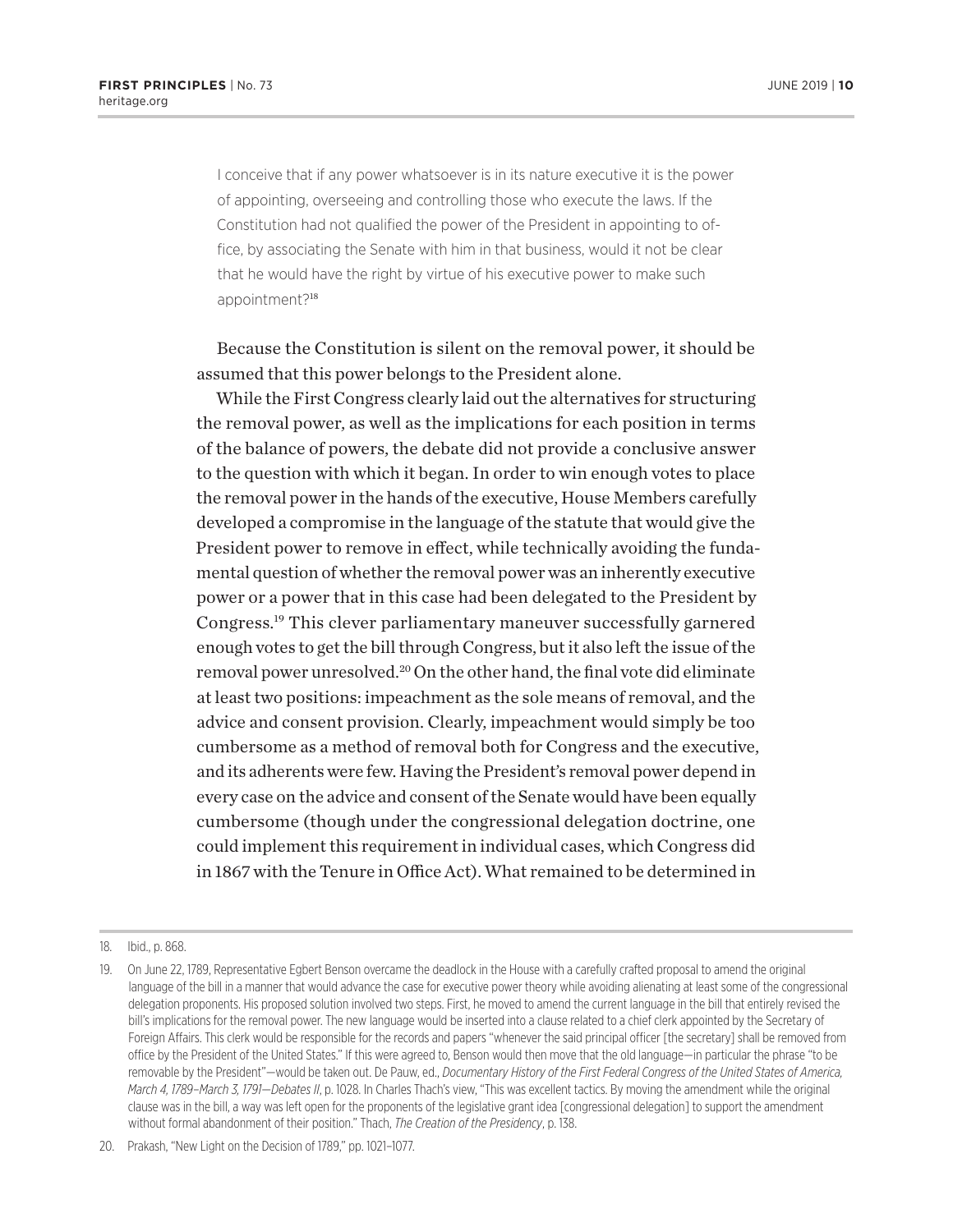the future was whether the terms for removal would be set by individual statutes passed by Congress or whether the power inherently belonged to the executive under Article II of the Constitution.

## The Removal Power in the 19th Century: The Rise of Political Parties and Spoils

While the removal power remained almost exclusively in the hands of the executive after 1789, the debate over the President's authority to remove subordinate officers re-emerged in an explosive contest between the executive and legislative branches during the controversial tenure of President Andrew Jackson. Confident that he was armed with a mandate to completely restructure the Washington establishment, Jackson was responsible for some of the strongest assertions of presidential power ever witnessed heretofore in American politics.

In particular, Jackson wanted to transform the very notion of office holding in the executive branch. Prior to his Administration, officeholders were individuals who were chosen because they possessed distinguished national reputations. Vacancies, for the most part, only came about by death or gross malfeasance in office. Thomas Jefferson, of course, did remove officeholders because of their political views, but he was very reluctant to openly defend partisanship as legitimate grounds for removal.<sup>21</sup> John Quincy Adams and later Presidents were even less willing to embrace the removal power as a way to make room for political allies. Under Jackson, all this changed.

Jackson defended this policy of making political appointments to office as "the rotative principle," an approach that he described as a "fundamental" principle of his presidency:<sup>22</sup>

There are, perhaps, few men who can for any great length of time enjoy office and power without being more or less under the influence of feelings unfavorable to the faithful discharge of their public duties…. The duties of all public officers are, or at least admit of being made, so plain and simple that men of intelligence may readily qualify themselves for their performance; and I cannot but believe that more is lost by the long continuance of men in office than is

<sup>21.</sup> Jeremy D. Bailey, *Thomas Jefferson and Executive Power* (Cambridge: Cambridge University Press, 2007), pp. 153 and 154. For example, as Bailey explains, John Adams "balked from appointing his own cabinet, retaining instead those serving at the end of Washington's administration." While Adams would eventually dismiss the members of his War Department, his reluctance to do so led to a protracted war with his own cabinet who preferred the unofficial leadership of Alexander Hamilton to the official leadership of the President.

<sup>22.</sup> Andrew Jackson, "Memorandum on Appointments," February 23, 1829, in Daniel Feller et al., eds., *The Papers of Andrew Jackson*, Vol. 7 (Knoxville, TN: University of Tennessee Press, 2007), pp. 60 and 61.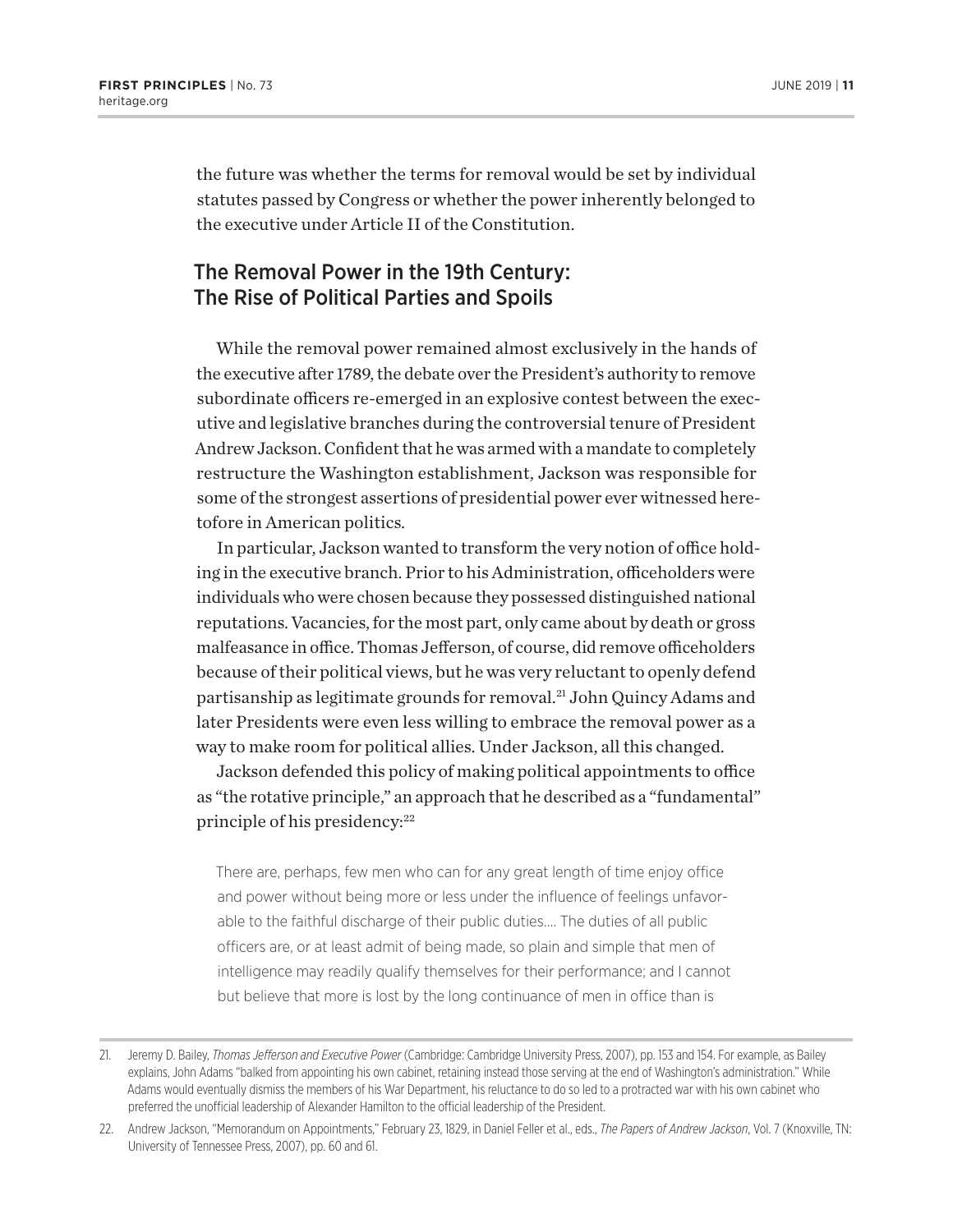generally to be gained by their experience. I submit, therefore, to your consideration whether the efficiency of the Government would not be promoted and official industry and integrity better secured by a general extension of the law which limits appointments to four years.<sup>23</sup>

This is now called "the spoils system." For Jackson, however, the rotation system was critical to the full realization of the executive's responsibility to the people. Administrators are the instruments by which the President achieves his political agenda; loyalty over expertise is the administrator's most desirable trait. Not only then must the president be free to appoint such people, but the president must also be able to get rid of those who are disloyal.

Jackson's controversial understanding of executive administration came to a climax in the controversy over the National Bank. As is well known, Jackson argued that the National Bank was unconstitutional despite a Supreme Court decision to the contrary. Rather than defer to the expertise of the Court on constitutional questions or to Congress's law-making authority, Jackson argued that each department should be guided by its own opinion of the Constitution. "The opinion of the judges," declared Jackson, "has no more authority over Congress than the opinion of Congress has over the judges, and on that point the President is independent of both."24 Naturally, Jackson's opponents thought the veto message offered proof that the President meant to transform separation of powers with a new understanding of executive power that placed the President above the legislature and the Courts. The debate over the bank veto was not just about the veto power. As the Whigs knew, the heart of the question "Who controls the Bank?" was "who controls the administration of government?"

Vetoing the National Bank's renewed charter was not enough for Jackson, and he escalated the conflict with his opponents in Congress by ordering Treasury Secretary Louis McLane to remove the deposits from the existing Bank of the United States and to distribute them among friendly state banks (or "pet banks"). McLane refused, and Jackson replaced him at Treasury with William Duane. Eventually Duane came to the same reservations as his predecessor, and Jackson removed him as well. Jackson eventually found a henchman for his project in Roger Taney, who later became the

<sup>23.</sup> Andrew Jackson, "First Annual Message to Congress," December 8, 1829, https://millercenter.org/the-presidency/presidential-speeches/december-8- 1829-first-annual-message-congress (accessed May 20, 2019). By "a general extension of the law which limits appointments to four years," Jackson is suggesting that the appointed officers in the Administration should serve no longer than the term of the President who appointed them.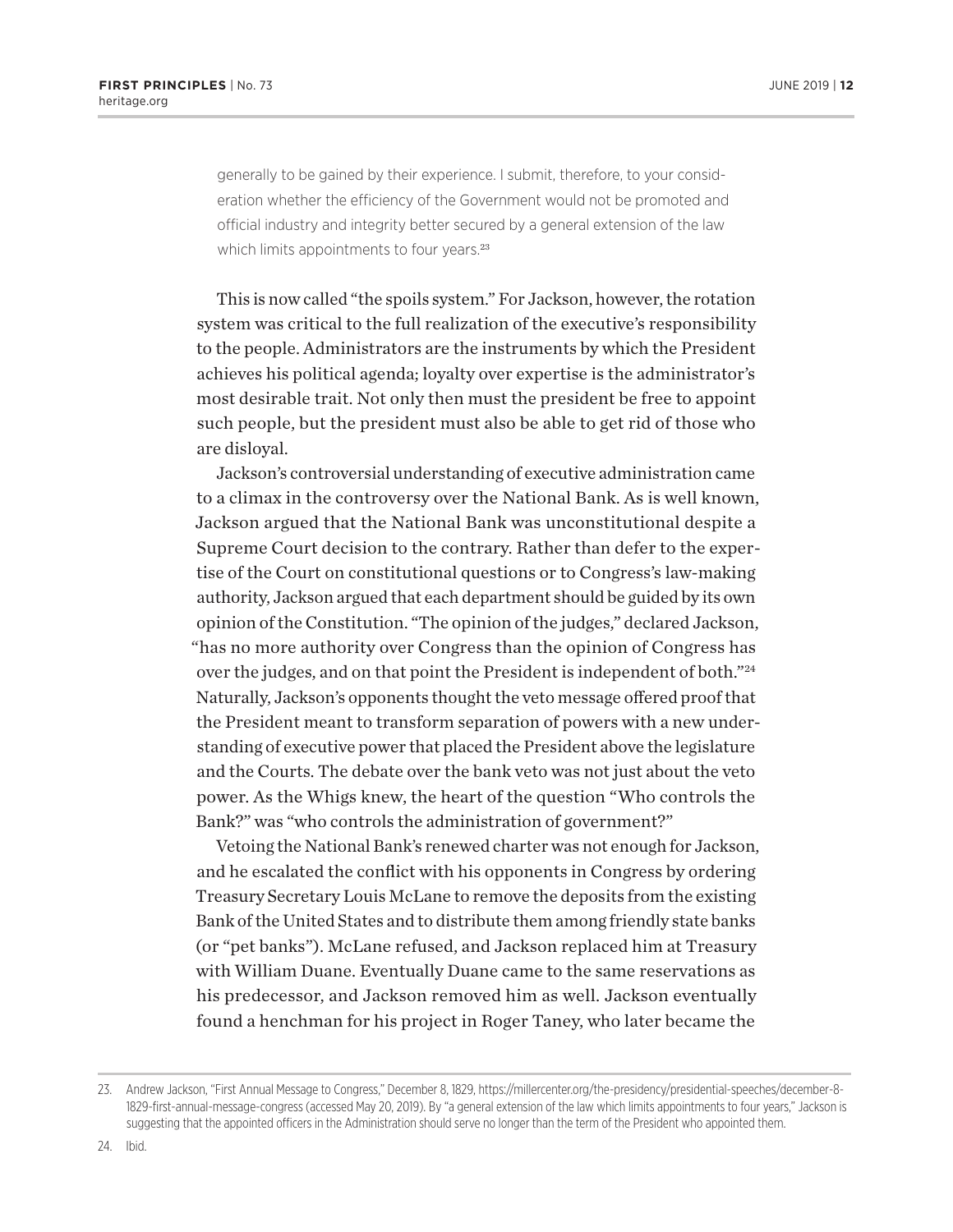Supreme Court Justice who authored the majority opinion in the infamous *Dred Scott* case.

Jackson's removal of the Secretary of the Treasury was the subject of months of debate, and the question of the removal power was central to the controversy. Whig politician and Speaker of the House Henry Clay was among the first to give a forceful critique of Jackson's removals at a public dinner in 1829. Clay charged Jackson with subverting the purpose of the removal power:

The President is invested with the tremendous power of dismission, to be exercised for the public good, and not to gratify any private passions or purposes. It was conferred to prevent the public from suffering through faithless or incompetent officers. It never was in the contemplation of Congress, that the power would or could be applied to the removal of competent, diligent and faithful officers. Such an application of it is an act of arbitrary power, and a great abuse.<sup>25</sup>

Though it is not clear exactly what precise form the removal power ought to take for Clay, he does assume that it is a power Congress delegates to or "invests" in the President (regardless of whatever the statutory language for the department's enabling act might have provided for). Having ordered the Secretary of the Treasury to contravene the will of Congress by withdrawing duly enacted appropriations from the deposits of the Bank of the United States, and then firing the Secretary for refusing to do so, the president had abused the removal power entrusted to him by Congress. For Clay, the Treasury Secretary is not an arm of the executive but a servant of the law. As such, Congress is at least equal, if not superior, to the President in deciding how those laws are to be properly enforced. Now that the executive was leading the Treasury Secretary astray, it was up to Congress to take that power back and correct the abuse. Clay's argument in the House became the basis for the Senate's censure of Jackson on March 28, 1834.<sup>26</sup> While the censure was directed at Jackson's removal of the deposits, the language of the resolution was broad enough to indict Jackson's entire understanding of his executive authority and his use of the removal power: "[Jackson had] assumed upon himself authority and power not conferred by the Constitution and laws,

<sup>25.</sup> Henry Clay, "Fowler's Garden Speech," May 16, 1829, in Robert Seager II and Melba Porter Hay, eds., *The Papers of Henry Clay*, Vol. 8: *Candidate, Compromiser, Whig* (Lexington, KY: University Press of Kentucky, 1984), p. 44.

<sup>26.</sup> While of dubious constitutionality, a censure is a concurrent resolution in the legislature for the purpose of reprimanding the executive— an action perceived to be something just short of impeachment.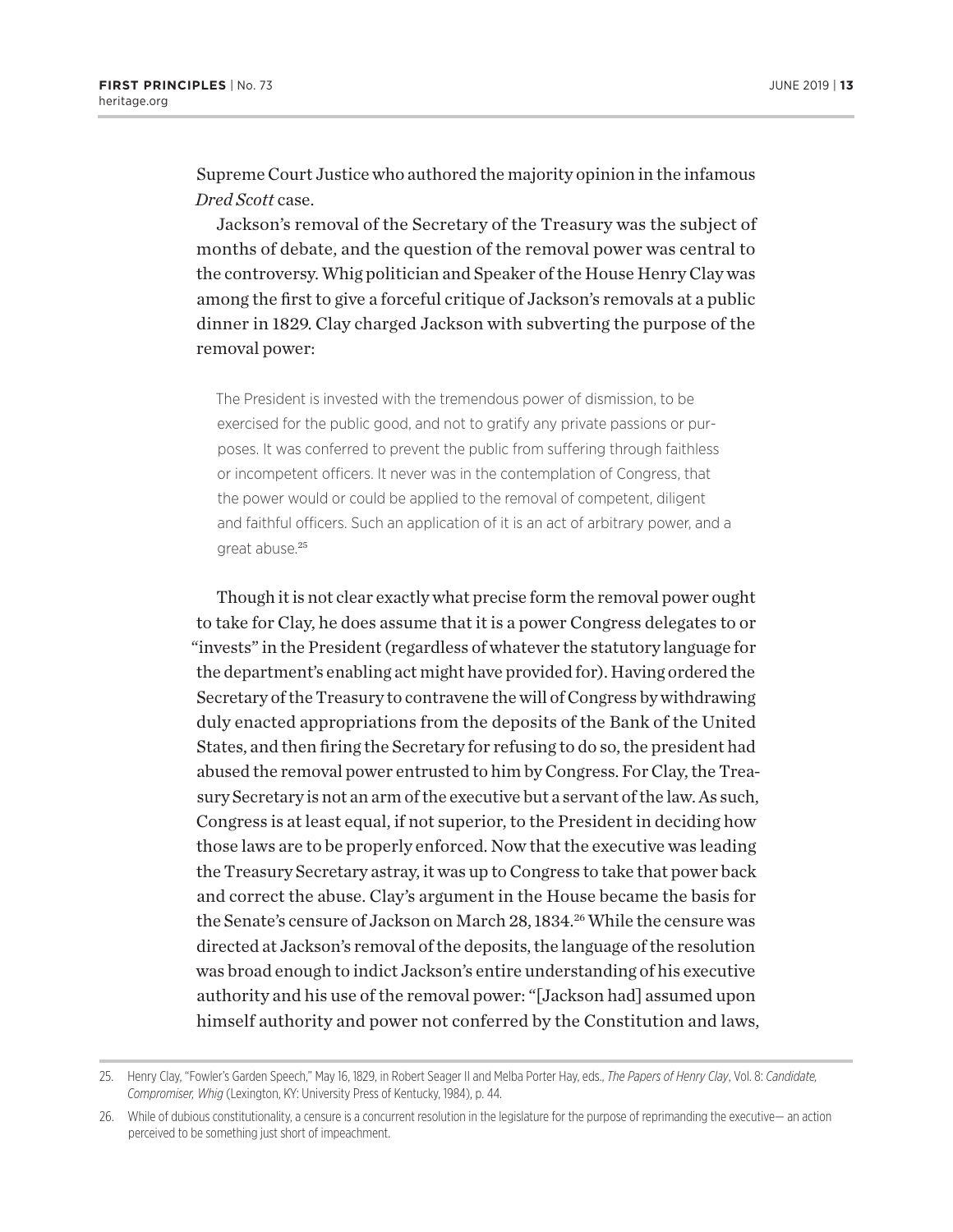but in derogation of both."27 Once Jackson accepted his censure, Congress believed its authority over the removal power would be practically codified.

Jackson did not accept the censure from the Senate. In his protest to the Senate's resolution, Jackson restated the principles that had informed his entire understanding of the Administration from the beginning of his presidency:

The President is the direct representative of the American people, but the Secretaries are not. If the Secretary of the Treasury be independent of the President in the execution of the laws, then is there no direct responsibility to the people in that important branch of this Government to which is committed the care of the national finances<sup>28</sup>

In the end, Jackson not only defeated the Bank, he steadfastly resisted any challenge to his constitutional understanding of the executive office. The power to remove subordinate executive officers is the exclusive domain of the President because administering the law is entirely entrusted to the executive by virtue of Article II, not Congress.

Jackson's fierce determination and shrewd political calculations helped him to prevail in this political contest. However, one may suspect that the merits of his argument actually made a substantial contribution to Congress's retreat. In the end, the Secretary of the Treasury serves the President, not Congress. If Congress really believed that Jackson's decision to remove the deposits from the Bank was in contravention of the statute's purpose, then Congress should have either clarified the ambiguous wording in the statue with a subsequent amendment specifying exactly what circumstances could trigger a removal of funds by the Secretary, or Congress could have moved to impeach the President for failing to faithfully execute the law.

<sup>27.</sup> Register of Debates in Congress, 23rd Cong., 1st Sess. (December 23, 1833–March 28, 1834), pp. 58–1187, https://memory.loc.gov/ammem/amlaw/ lwrdlink.html (accessed May 20, 2019).

<sup>28.</sup> Andrew Jackson, "Message to the Senate Protesting the Censure Resolution," in James D. Richardson, ed., *A Compilation of the Messages and Papers of the Presidents*, 1789–1897, Vol. 3 (Washington, DC: U.S. Government Printing Office, 1897), pp. 69–95, https://teachingamericanhistory.org/library/ document/message-to-the-senate-protesting-the-censure-resolution/ (accessed May 20, 2019). Jackson's Protest Message was well versed in the debates of 1789. In his written Protest to the Senate he explained: "The power of removal was a topic of solemn debate in the Congress of 1789 while organizing the administrative departments of the Government, and it was finally decided that the President derived from the Constitution the power of removal so far as it regards that department for whose acts he is responsible…. With the avowed object of preventing any future inference that this power was exercised by the President in virtue of a grant from Congress, when in fact that body considered it as derived from the Constitution, the words which had been the subject of debate were struck out, and in lieu thereof a clause was inserted in a provision concerning the chief clerk of the department, which declared that 'whenever the said principal officer shall be removed from office by the President of the United States, or in any other case of vacancy,' the chief clerk should during such vacancy have charge of the papers of the office. This change having been made for the express purpose of declaring the sense of Congress that the President derived the power of removal from the Constitution, the act as it passed has always been considered as a full expression of the sense of the legislature on this important part of the American Constitution."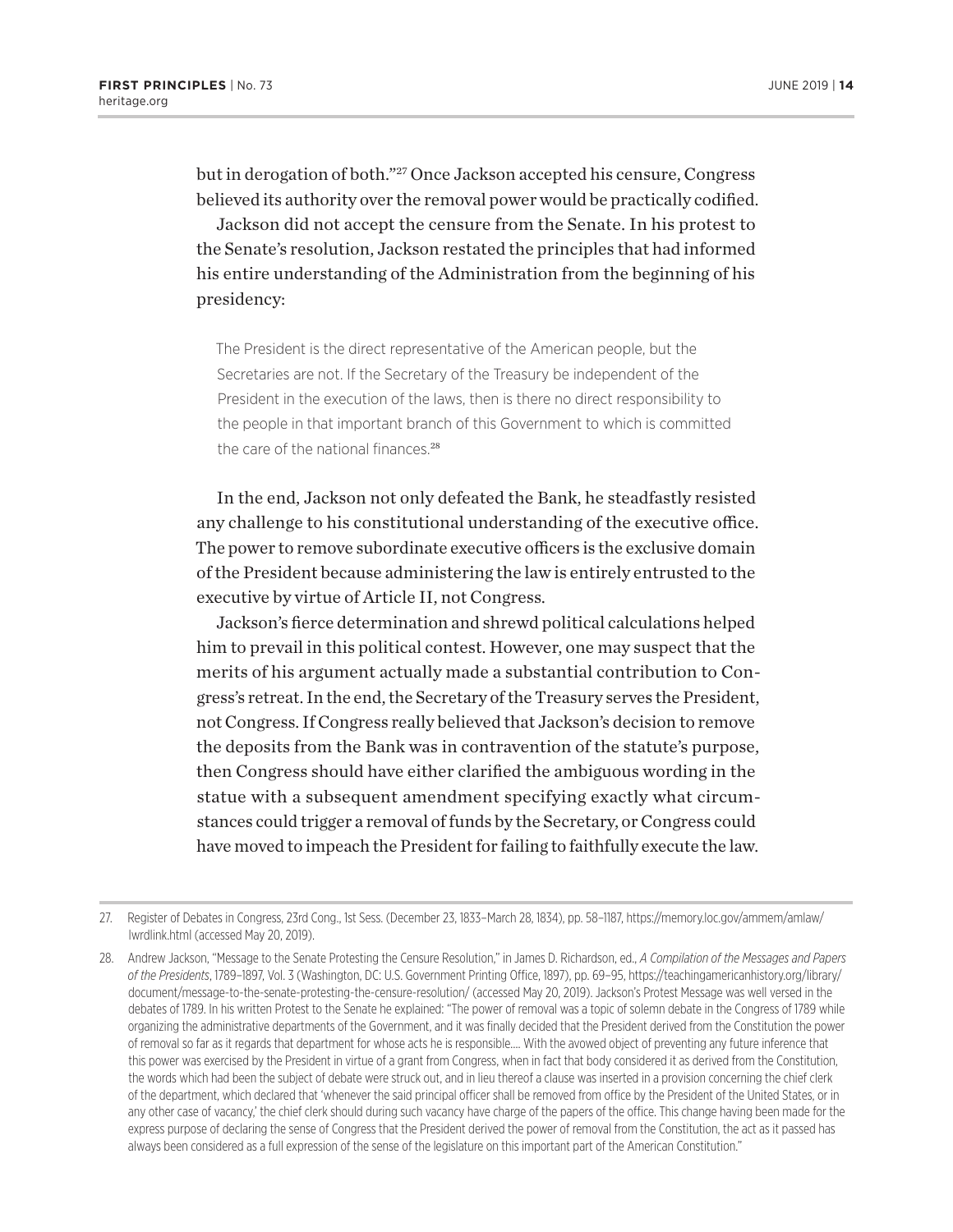Claiming some share of the removal power would have only set Congress on a further collision course with the executive.

Though the Whig effort to gain control over the removal power during Jackson's presidency had initially failed, it was picked up and made more successful by Republican opponents of Andrew Johnson, President from 1865 to 1869. Having discovered a vast reserve of power within Article II during his presidency, Johnson used "imperial proclamations" (so dubbed by his critics) to extend amnesty to former Confederates, and he quadrupled Jackson's veto rate (29 in four years). Johnson's use of the removal power was no different. By controlling who ran the military and who held certain administrative offices, Johnson tried to obstruct Republican reconstruction policy.29 But this time Congress fought back against the President and with greater success. During the Jacksonian era, Congress had also developed a thorough system of patronage and, measured by the control of the "spoils," could reasonably claim to have as much access to the people as the President did. In an era where popular authority was judged by party strength, party leaders in Congress felt they should be at least equal to the President in the choice of both whom to hire and who to fire in the Administration. Johnson's greatest offense, according to Congress, consisted in the fact that he appointed individuals to office without regard to their political affiliation and, oftentimes, for the very purpose of undermining the Republican Party's public policy. While there was little hope that they could control Johnson's appointment of new officers, Members of Congress did imagine that they could find a way to stop his removal of officers whom they preferred.

In 1867, Congress officially responded with the Tenure in Office Act, which passed over Johnson's veto. The Tenure in Office Act (in force from 1867 to 1887) restricted the power of the President of the United States to remove certain office holders without the approval of the Senate. In form, the act was modeled on what the proponents of the advice and consent position in 1789 had argued when the statute declared that every officer appointed by the President and confirmed by the Senate would hold office until the President "by and with the advice and consent of the Senate" appointed a successor.<sup>30</sup> In effect, the Senate had conditioned removal,

<sup>29.</sup> Johnson used the removal power to displace military officers who administered the Reconstruction policies that had been enacted by Congress. See Michael Les Benedict, *The Impeachment and Trial of Andrew Johnson* (New York: Norton, 1973), p. 88.

<sup>30.</sup> Statutes at Large, Chapter 154, 39th Congress, 2nd Sess., as reproduced in David O. Stewart, *Impeached: The Trial of President Andrew Johnson and the Fight for Lincoln's Legacy* (New York: Simon & Schuster, 2009), p. 329. It is not quite clear from the congressional debates why the Tenure in Office Act employed the advice and consent model for the removal process, since most proponents of the act in the House and Senate articulated the congressional delegation position. It appears that many thought that this model was simply the most convenient means by which Congress could oversee removals, unlike the Members of the First Congress, who thought that this method of removal was constitutionally required.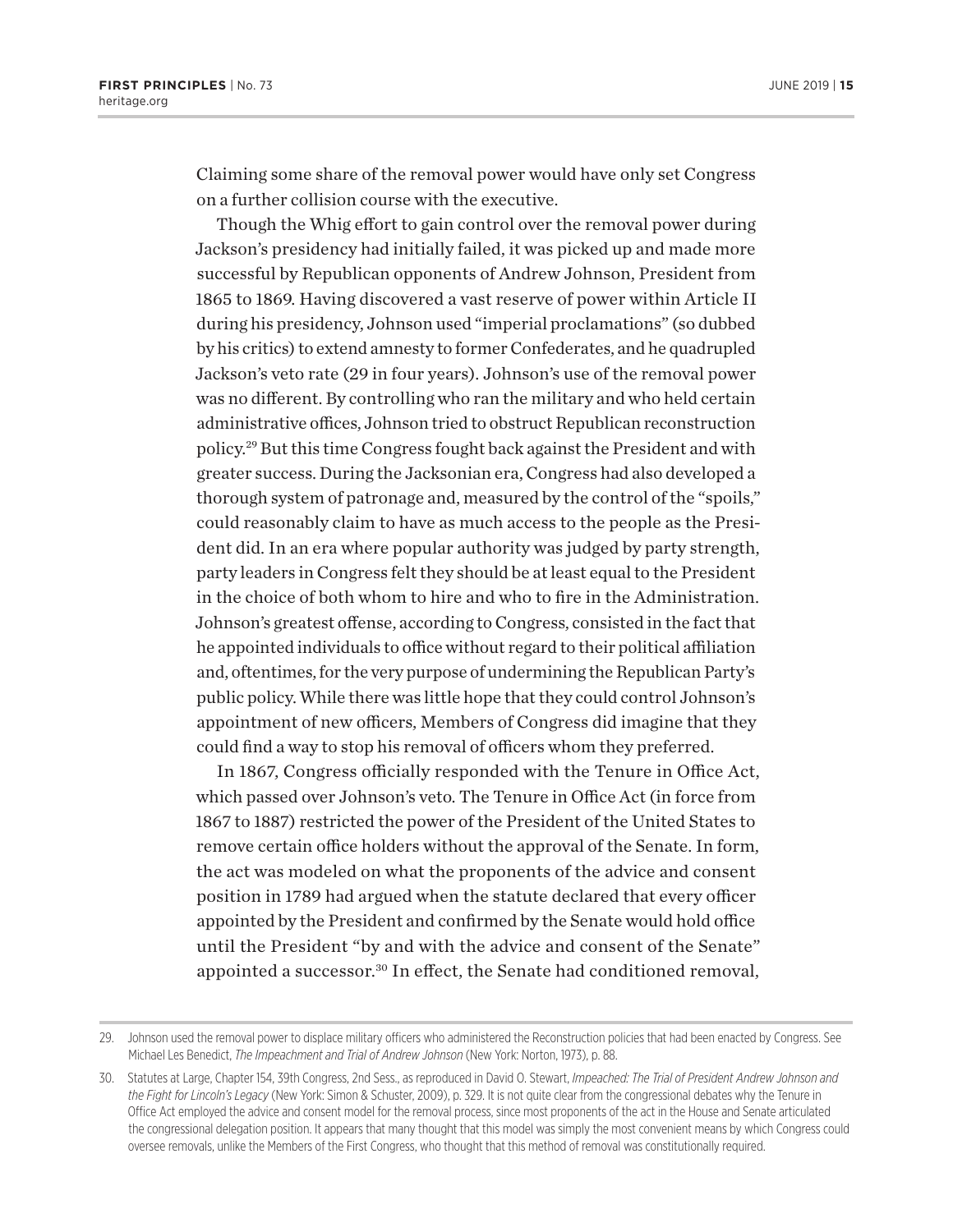albeit indirectly, on its advice and consent. The Tenure in Office Act did not claim that the Senate could check executive removals in this way, by virtue of the Constitution, as the members of the advice and consent school in the First Congress did. Rather, most Members of Congress in 1867 accepted the congressional delegation doctrine: Congress may either give the President the sole authority to remove, retain that authority for himself, or qualify the President's removal power in some way—in this case, by requiring the advice and consent of the Senate for a successor.

Johnson remained defiant in the face of Congress's bold assertion of authority over removals. In terms reminiscent of Madison in 1789 and Jackson in 1828, Johnson defended the President's unilateral authority of removal:

The forced retention in office of a single dishonest person may work great injury to the public interests. The danger to the public service comes not from the power to remove, but from the power to appoint. Therefore it was that the framers of the Constitution left the power of removal unrestricted, while they gave the Senate a right to reject all appointments which in its opinion were not fit to be made. A little reflection on this subject will probably satisfy all who have the good of the country at heart that our best course is to take the Constitution for our guide, walk in the path marked out by the founders of the Republic, and obey the rules made sacred by the observance of our great predecessors.<sup>31</sup>

For Johnson, the removal power argument here was part of his broader case for executive power in the face of repeated challenges to his authority by Congress. Johnson claimed the right to refuse to execute unconstitutional laws regardless of whether Congress dutifully enacted them over his veto.

With the Tenure in Office Act as well as the effort to impeach Johnson, Congress was attempting to assert its own views on the proper distribution of power between the branches. According to Professor Keith Whittington:

Johnson had to be removed not simply because he violated a law, but because in doing so he had been defiant toward the expressed will of Congress…. Johnson's persistent use of the veto power, his reluctant execution of Congressional Reconstruction, and his public speeches were all equally dangerous and equally indicative of his unwillingness to recognize the paramount authority of Congress.<sup>32</sup>

32. Keith E. Whittington, *Constitutional Construction: Divided Powers and Constitutional Meaning* (Cambridge: Harvard University Press, 1999), p. 137.

<sup>31.</sup> Andrew Johnson, "Third Annual Message to Congress," December 3, 1867, https://millercenter.org/the-presidency/presidential-speeches/december-3- 1867-third-annual-message-congress (accessed May 20, 2019).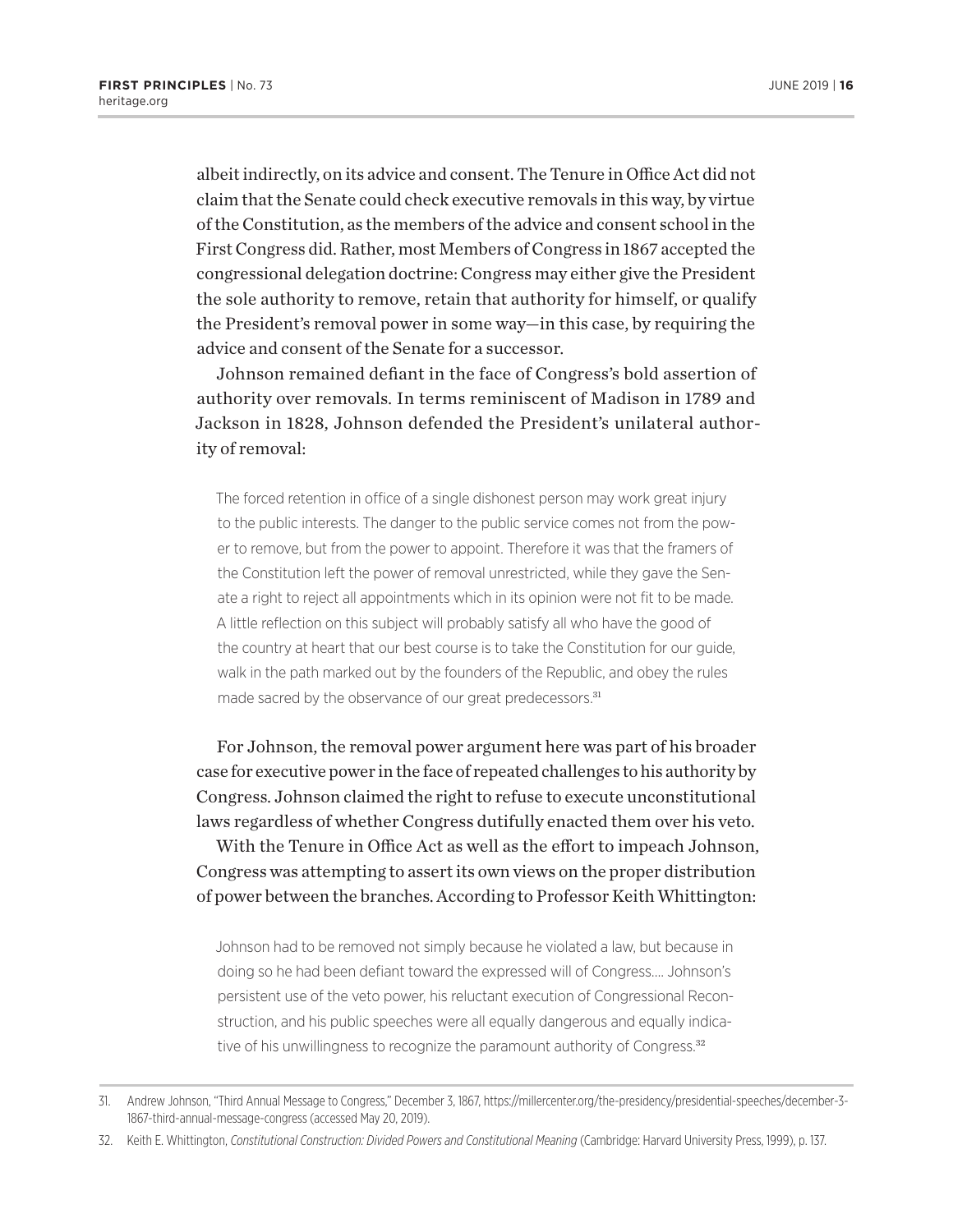Echoing Eldridge Gerry's argument in 1789, congressional Republicans defended the Tenure in Office Act on the grounds that the execution of law is really a species of the lawmaking authority. In the end, Congress hoped to reduce the executive to a "ministerial function."33

There were many good reasons for Congress to passionately dislike President Johnson, and perhaps some might have justified their attempt to subvert his presidency. But impeaching Johnson for having violated the Tenure in Office Act was not one of them. Johnson was indeed brash and heavy-handed in wielding the powers of the office, but Congress should have distinguished its contempt for the man in the office from the office itself. In the end, the attempt to impeach Johnson failed because many of the President's most vociferous critics realized their failure to make such a distinction. As Senator Edmund Ross of Kansas concluded years later, "the impeachment of the President, was an assault upon the principle of coordination that underlies our political system and thus a menace to our established political forms, as, if successful, it would, logically have been the practical destruction of the Executive department."34 In the end, Johnson's defiance of the law was not as bad as the law's own dubious constitutional propriety.

# The Removal Power in the 20th Century: The Rise of the Modern Regulatory State

The Tenure in Office Act was repealed in 1887, but Congress continued to limit the removal power of the President for certain administrative offices until a landmark decision on the issue in 1926: *Myers v. United States*. For a brief moment in the early 20th century, the Supreme Court seemed to have offered a decisive answer to the removal power controversy in favor of the position held by the proponents of the executive power theory in 1789. For advocates of the executive power theory today (more commonly known now as the "unitary executive theory"), Chief Justice William Howard Taft's opinion in *Myers* has come to be regarded as the definitive statement on the removal power question. While the decision was, in fact, the most thorough analysis of the issue since the debate of 1789, Taft's opinion did not decisively settle the question.

In brief, the facts of the case were: Frank Myers, a postmaster of the first class, had been serving a four-year term until he was removed by the Postmaster General, acting on the order of President Woodrow Wilson. Myers

<sup>33.</sup> Ibid., p. 138.

<sup>34.</sup> Quoted in Hans L. Trefousse, *Andrew Johnson: A Biography* (New York: W.W. Norton Company, 1989), p. 330.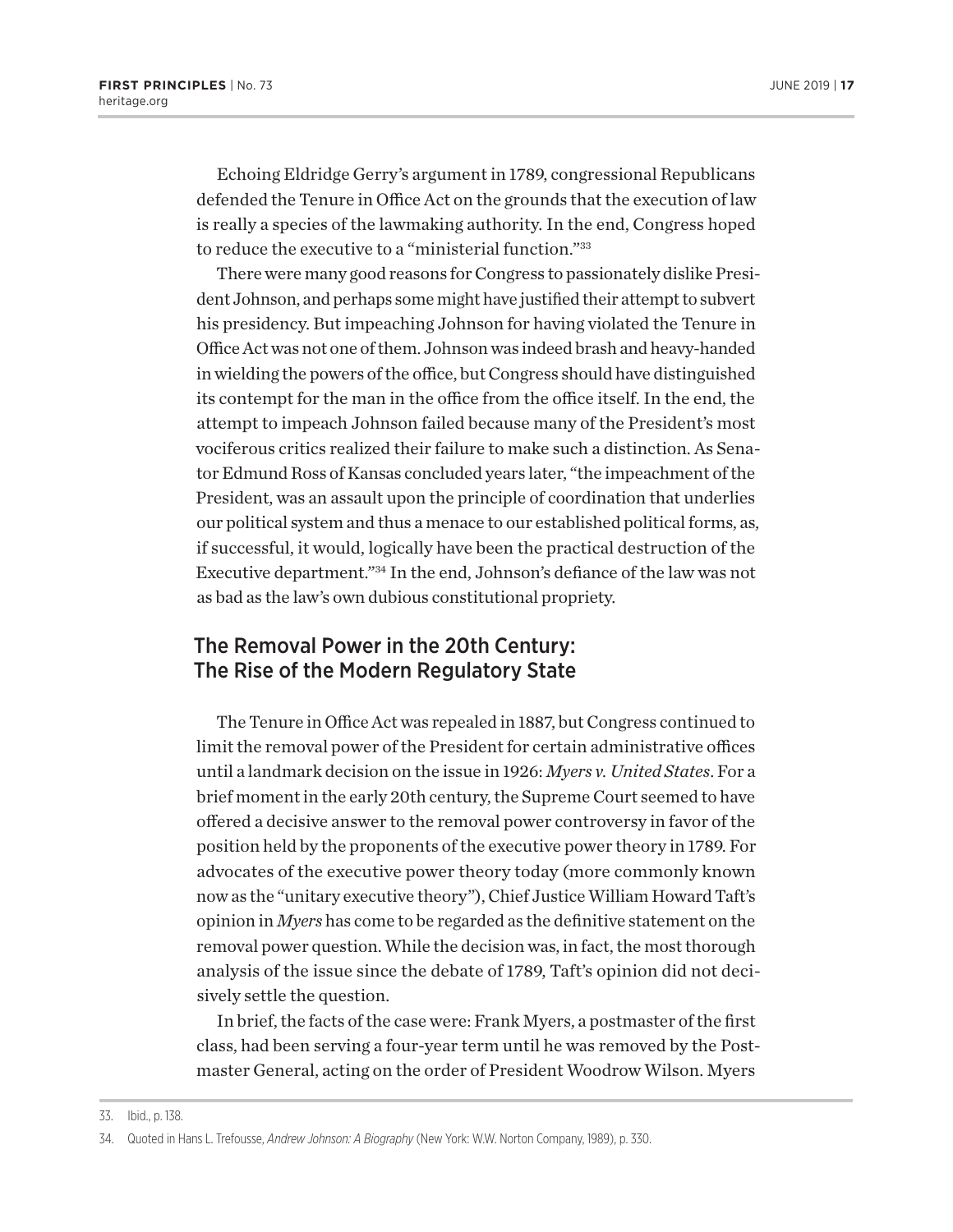argued that his removal was in violation of the 1876 postal statute, which stated: "Postmasters of the first, second, and third classes shall be appointed and may be removed by the President by and *with the advice and consent of the Senate*, and shall hold their offices for four years unless sooner removed or suspended according to law."35 Chief Justice Taft, writing for the Court, decided against Myers, holding that the 1876 statute restrictions on executive removal were unconstitutional.

In his decision for the Court, the Chief Justice explained that the removal power was the President's alone by "the well approved principle of constitutional and statutory construction that the power of removal of executive officers was incident to the power of appointment."36 In other words, while the Constitution obviously provided an important role for Congress in the appointment of executive officers, the appointment power was inherently an executive power that the Constitution only partly qualified by giving the Senate a limited role. Taft thus reasoned: "The power of removal is incident to the power of appointment, not to the power of advising and consenting to the appointment."37 Thus the Senate's limited participation in the appointment process cannot serve as a basis for participating in the removal. As an inherently executive power, removal belongs to the President alone.

Taft's opinion included a lengthy and impressive analysis of the debates in the First Congress over the removal power. After carefully cataloguing the various positions among the representatives, Taft ultimately sided with Madison's argument for executive accountability in 1789:

[A] fundamental misconception that the President's attitude in his exercise of power is one of opposition to the people, while Congress is their only defender in the Government… The President is a representative of the people just as the members of the Senate and of the House are, and it may be, at some times, on some subjects, that the President elected by all the people is rather more representative of them all than are the members of each body of the legislature, whose constituencies are local, and not countrywide; and, as the President is elected for four years, with the mandate of the people to exercise his executive power under the Constitution, there would seem to be no reason for construing that instrument in such a way as to limit and hamper that power beyond the limitations of it, expressed or fairly implied.<sup>38</sup>

- 36. Ibid.
- 37. Ibid., p. 122.
- 38. Ibid., p. 123.

<sup>35.</sup> *Myers v. United States*, 272 U.S. 119 (1925). (Emphasis added.)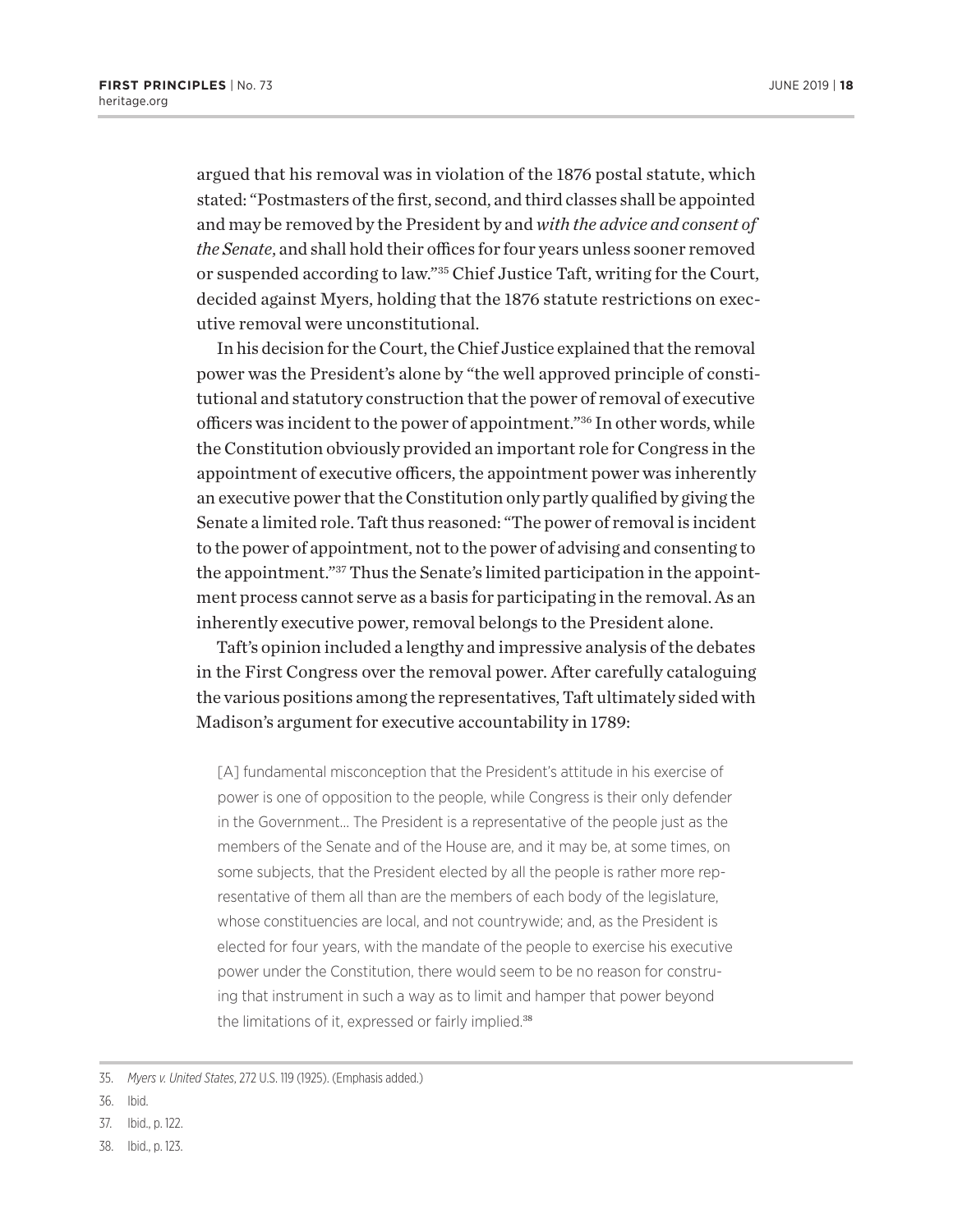Taft's thoughts echoed the arguments not only of Madison but Presidents like Jackson and Johnson. In particular, the Chief Justice emphasized the chain of accountability between the President and the people carried out through the chief executive's subordinates: "In all such cases, the discretion to be exercised is that of the President in determining the national public interest and in directing the action to be taken by his executive subordinates to protect it. In this field, his cabinet officers must do his will."39 The removal power, according to Taft, must be understood in terms of the President's authority to superintend the construction of the statutes to be executed by his administrators. "The moment that he loses confidence in the intelligence, ability, judgment or loyalty of anyone of them, he must have the power to remove him without delay."40 Because these subordinates acted in the President's stead—the "unitary and uniform" execution of the law demanded he be able to judge their conduct and take action accordingly.

The Court's decision in *Myers* would seem to have definitively settled the removal power issue at least in terms of superior officers, but in reality, it only set the stage for another dramatic showdown between Congress and the President. As the regulatory powers of the national government were expanding into new economic and social domains during the Progressive era and the New Deal, Congress was busy finding an alternative way to limit executive power over the Administration. This new form of control emerged in the creation of independent regulatory commissions (IRCs).

IRCs were born from the marriage of two sources, one academic, the other political. On the academic side, Progressive intellectuals like James Landis, Frank Goodnow, Herbert Croly, and Woodrow Wilson were leading the case for a new science of administration where experts, insulated from elections, would conduct day-to-day affairs. The industrial revolution, so their argument went, had produced a host of complicated regulatory issues that seemed to require the knowledge and abilities of experts specialized in the subjects they would supervise.<sup>41</sup> But democratic politics in America were not entirely conducive to scientific administration. The most prominent offices of government were elective, and most administrative posts continued to be distributed according to the political interests of the parties. Progressive intellectuals at the time argued that the country would only be

<sup>39.</sup> Ibid., p. 134.

<sup>40.</sup> Ibid.

<sup>41.</sup> Adolph A. Berle, "The Expansion of American Administrative Law," *Harvard Law Review*, Vol. 30, No. 5 (1917), pp. 430–448. See also Charles Merriam, *A History of American Political Theories* (New York: Macmillan, 1903), chapter 8, "Recent Tendencies"; Woodrow Wilson, *The State: Elements of Historical and Practical Politics* (Washington, DC: Heath & Co., 1918), p. 598; and Herbert David Croly, *The Promise of American Life* (New York: Macmillan, 1911), pp. 24 and 25.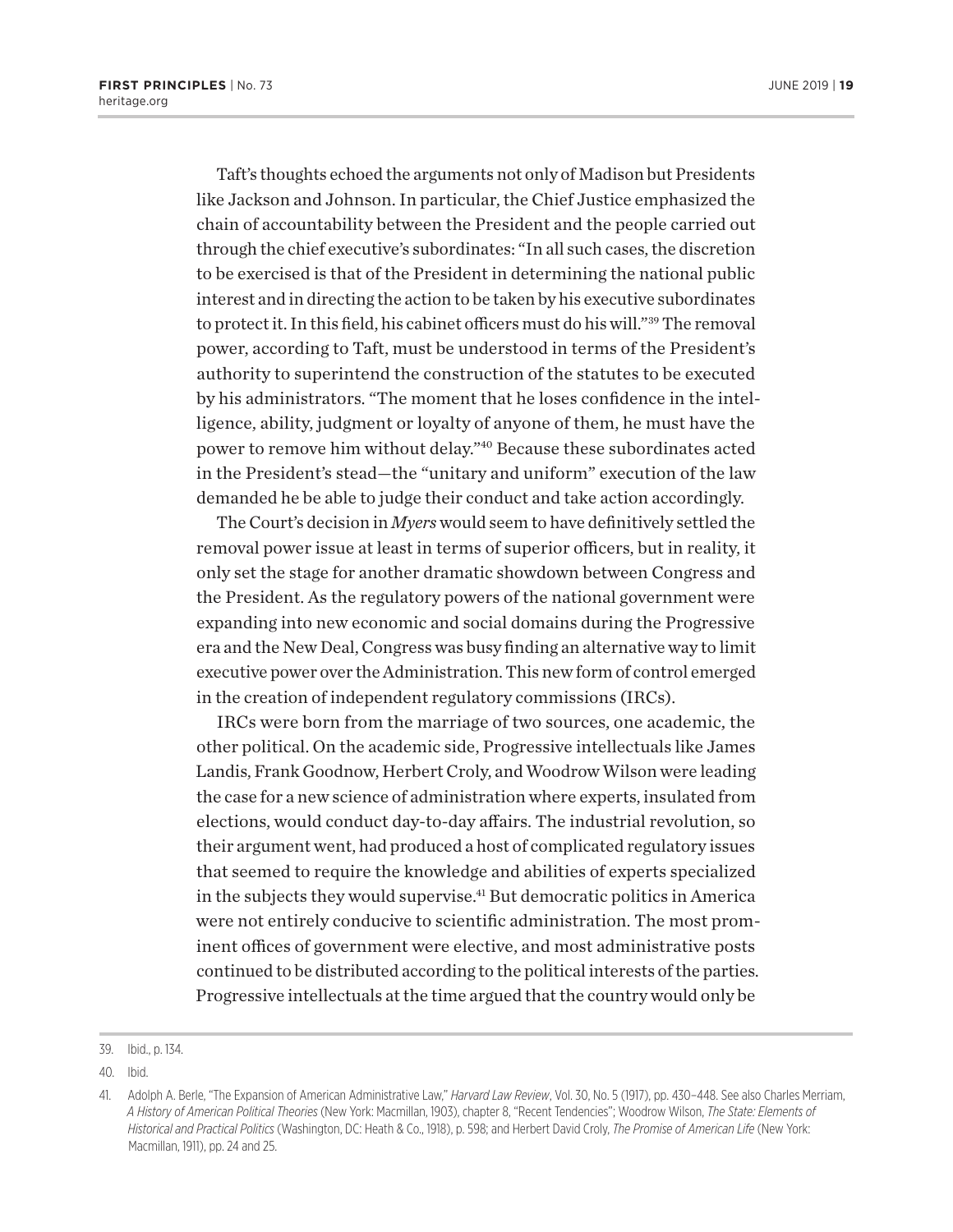prepared to meet the challenges of the new century if the nation were willing to rethink its previous assumptions about democratic politics, including such traditional limits on power as the Constitution's separation of powers, and such doctrines as the rule of law. In a landmark article advancing the cause of IRCs as the form of government best suited to meet these challenges, Adolph Berle explained:

The primary distinction is a simple one. Much of the governmental machinery is of general importance; it serves to transmit the will of the state upon the great majority of questions. Most statutes, for example, are enacted by Congress—the general medium for expressing popular will. They are enforced by the executive authorities—the department of justice, the local police, and the like, who normally enforce all laws. They are interpreted by the courts whose regular function is to interpret such laws as Congress may enact. That is the usual, normal course of procedure; it is the general method of administration. But there arise problems which require peculiar and expert handling; a striking example is that of railway regulation. The popular will cannot be expressed by Congress, because the popular will does not discover a method. A result is wanted—better service and rates, freedom from discrimination and tyranny. No general body can reach that result: it takes an expert economist to formulate a rule. Accordingly we construct a *special* administrative body—a commission…. The only expression of the popular will by Congress was the utterance of a desire to have an expert body solve a problem.<sup>42</sup>

IRCs offered a pathway for this kind of reform because, here, one could carve out a space in government for non-political, scientifically trained experts who would be free from the ebb and flow of popular opinion. The Progressives began by drawing a novel distinction between political power and what they termed "administration." "Administration," explained Woodrow Wilson "lies outside the proper sphere of *politics*. Administrative questions are not political questions."43 In the past, the primary concern of democratic countries consisted of finding intricately designed limitations on political power. Today, argued Wilson, "the weightier debates of constitutional principle are…no longer of more immediate practical moment than questions of administration. It is getting to be harder to *run* a constitution than to frame one."44

44. Ibid.

<sup>42.</sup> Ibid.

<sup>43.</sup> Woodrow Wilson, "The Study of Administration," Political Science Quarterly, Vol. 2, No. 2 (June 1887), pp. 197–222. Emphasis in original.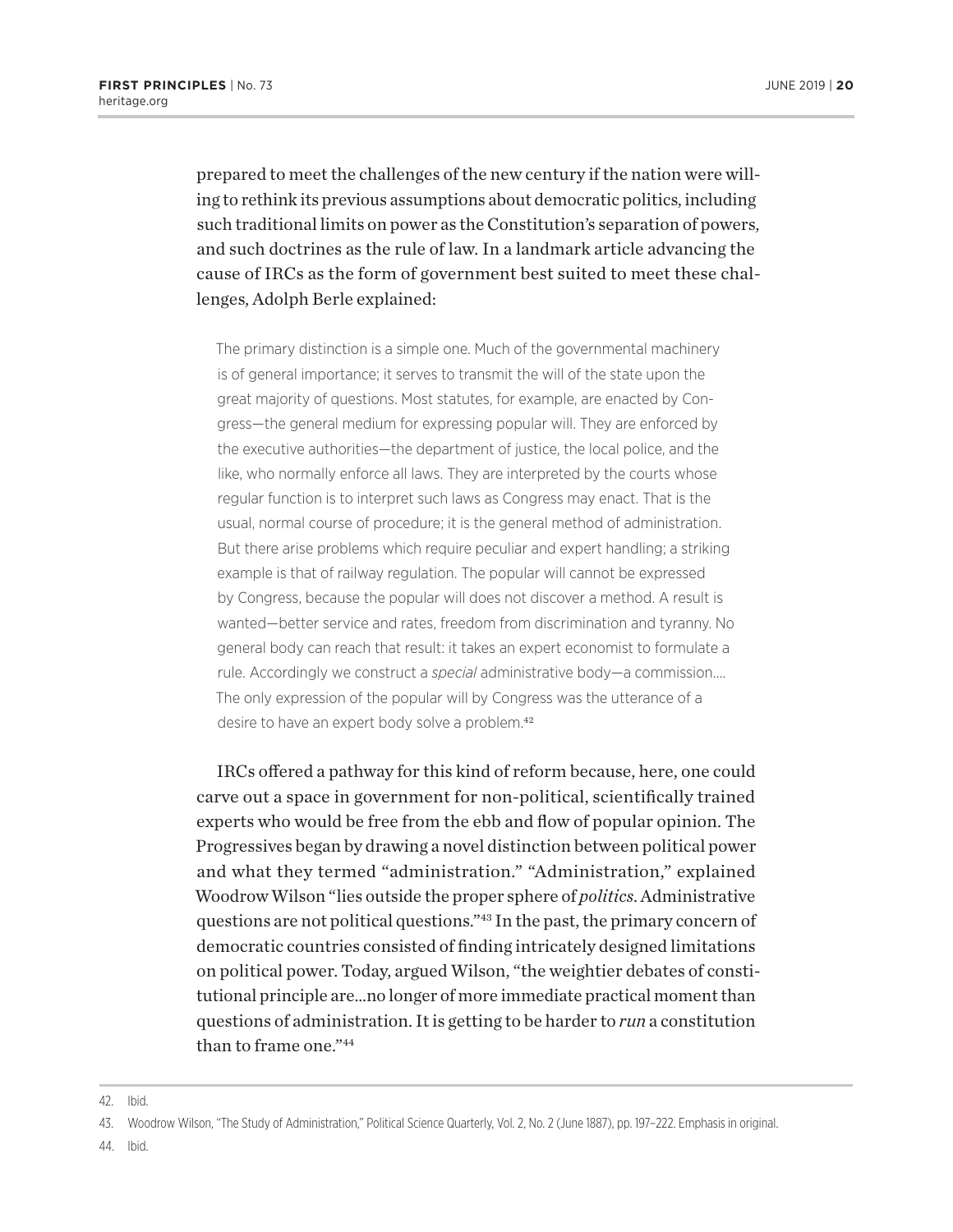Politically, the IRCs also provided a convenient way for Congress to limit the executive power in an era where more and more policymaking was being conducted by the Administration rather than the legislature. Since *Myers* had stripped the Senate of its ability to control the removal power, Congress began to gravitate toward administrative agencies where policymakers could be shielded from executive removal. The IRC model resembled something like the impeachment theory of removal debated in 1789. The President, subject to the advice and consent of the Senate, would nominate commissioners for the IRCs, and they could only be removed during their tenure for "good cause"—a provision that is generally limited to removal for the gross abuse of power or malfeasance in office.<sup>45</sup> While these limits on removal were sometimes defended as a means of promoting technical expertise and non-political administration of executive agencies, the IRCs provided an opportunity for the legislature to further check administrative authority in the executive. As Professors Lawrence Lessig and Cass Sunstein argue:

[Agency] independence can be understood as a form of legislative aggrandizement. Congress might make agencies independent not to create real independence, but in order to diminish Presidential authority over their operations precisely in the interest of subjecting those agencies to the control of Congressional committees.<sup>46</sup>

There were only a few IRCs prior to the inception of the New Deal. Two years after Franklin Roosevelt's election, Congress created the Federal Communications Commission (FCC), the National Labor Relations Board (NLRB), and the Securities and Exchange Commission (SEC), all in one year with more soon to follow. With the explosion of regulatory programs under Roosevelt, the constitutional status of IRCs took on a new sense of urgency among their critics, given the prominent role that these regulatory agencies would play under the New Deal. Until 1935, the constitutionality of these independent agencies had been unclear, particularly since the *Myers* decision seemed to imply that any removal limitations on superior officers were constitutionally suspect. In 1937, Roosevelt would commission a famous study on executive reorganization (the Brownlow Committee report) to advance his case for restructuring the executive office along the reasoning

<sup>45.</sup> The difference, of course, rests in the fact that "good cause" would be determined by the review of the Courts rather than an impeachment process in Congress.

<sup>46.</sup> Cass R. Sunstein and Lawrence Lessig, "The President and the Administration," *Columbia Law Review*, Vol. 94, No. 1 (1994), p. 115.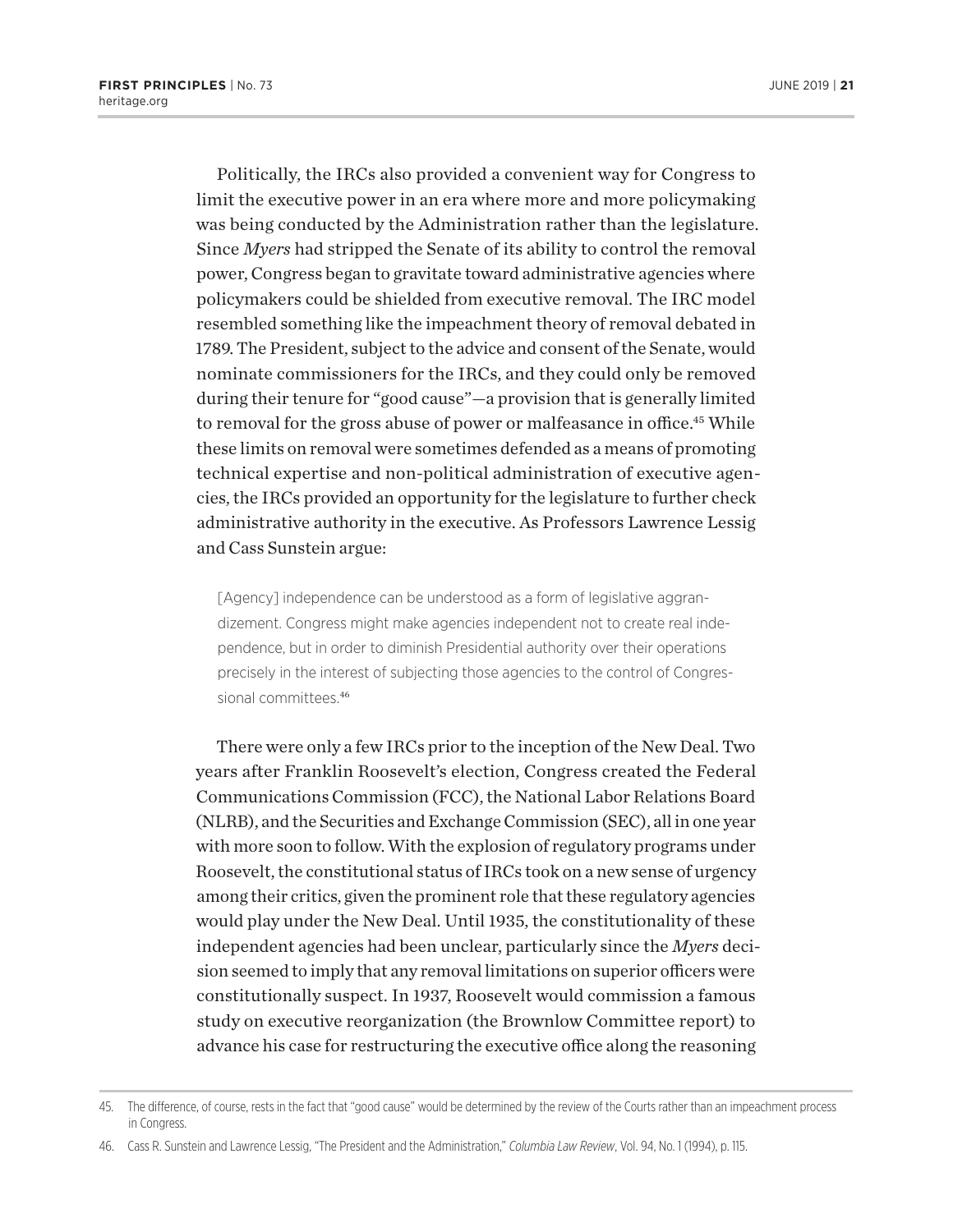#### of *Myers*. The report was direct about the constitutional issue at stake in the IRCs for the presidency:

The removal from the Executive of the final authority to determine the uses of appropriations, conditions of employment, the letting of contracts, and the control over administrative decisions, as well as the prescribing of accounting procedures and the vesting of such authority in an officer independent of direct responsibility to the President for his acts, is clearly in violation of the constitutional principle of the division of authority between the Legislative and Executive Branches of the Government. It is contrary to article II, section 3, of the Constitution, which provides that the President "shall take Care that the Laws be faithfully executed."47

In its final form, the Brownlow report recommended abolishing the limitations on the President's removal power over the IRCs (a "headless fourth branch," according to the authors of the report), thereby making them directly accountable to the President.<sup>48</sup>

While FDR hoped to persuade Congress to eliminate the IRCs, as well as any other obstacle to the President's direct control over the Administration, a decision by the Supreme Court left the President in a weaker position for prevailing over the potential objections of Congress. In the case of *Humphrey's Executor v. U.S.* (1935), Roosevelt had attempted to remove Federal Trade Commissioner William Humphrey from his office. When Roosevelt fired Humphrey, he sued on the grounds that his dismissal violated the protected tenure provisions for Federal Trade Commission (FTC) commissioners. Roosevelt initially regarded the FTC as a critical agency for the implementation of his signature economic program—the National Industrial Recovery Act (NIRA).49 Under the NIRA, competitors, along with consumers and labor, would meet and propose industrial codes of fair competition. The FTC would be tasked with the duty of helping to both craft and administer the codes. Roosevelt needed a staff in the agency that shared his vision of the program, and Humphrey posed a problem having been notorious for his opposition to the federal regulation of the economy

<sup>47.</sup> Report of the Presidents' Committee: Administrative Management in the Government of the United States, submitted to the President and to the Congress in accordance with. Public Law No. 739, 74th Congress, 2nd Session (Washington, DC: U.S. Government Printing Office, 1937), p. 21, https:// babel.hathitrust.org/cgi/pt?id=mdp.39015030482726;view=1up;seq=30 (accessed May 20 2019).

<sup>48.</sup> The report did make an exception for the quasi-judicial powers of the FTC though it is not clear why the Court accepted this part of the reasoning in *Humphrey's Executor*. Ibid., p. 10*.*

<sup>49.</sup> The National Industrial Recovery Act, Public Law No. 73–67, 48 Stat. 195, enacted June 16, 1933, codified at 15 U.S. Code § 703.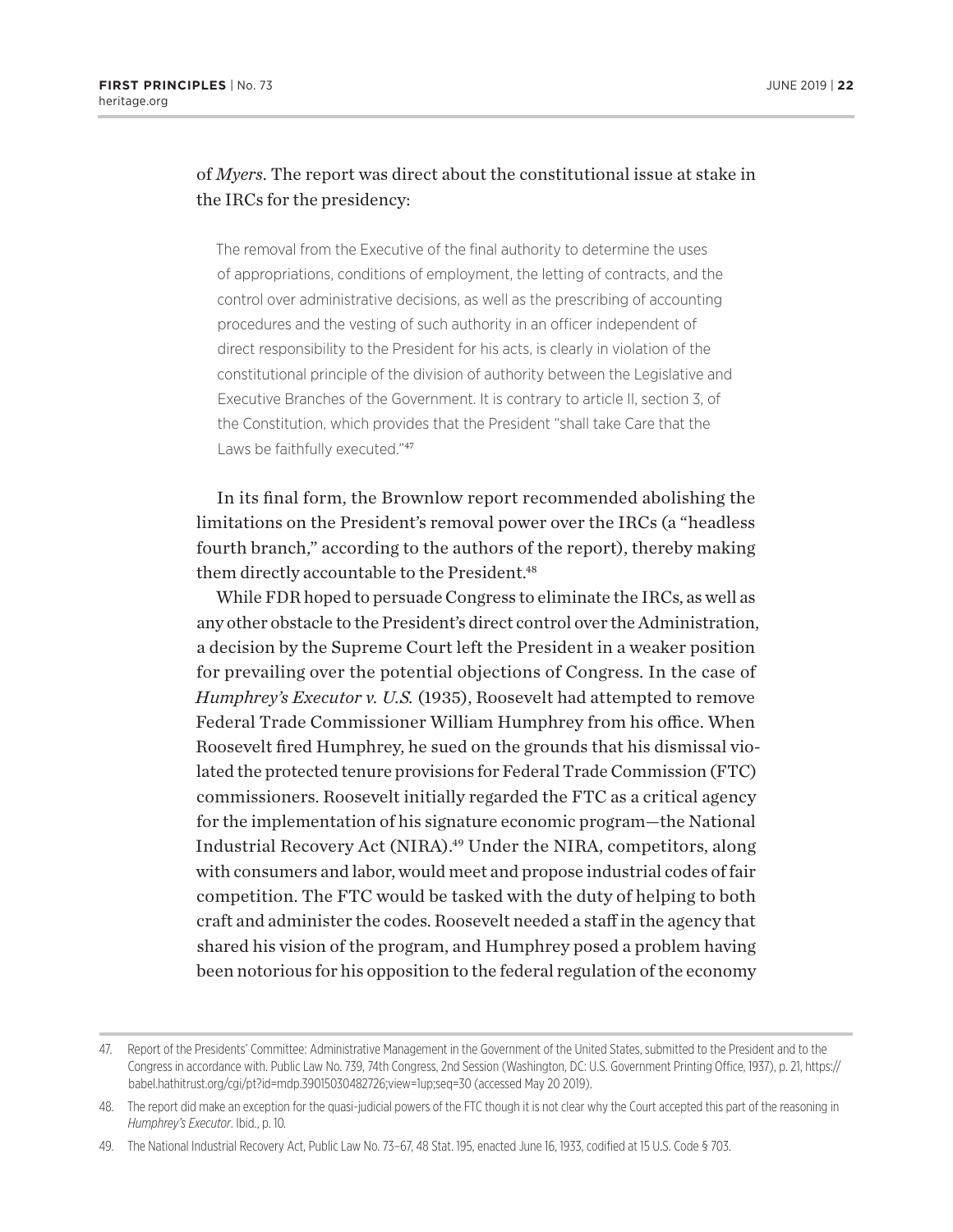and outspoken in his criticism of the New Deal.50 The kind of innovation represented by the NIRA was precisely the type of activity that the conservative William Humphrey would have resisted. For Roosevelt, Humphrey was not just a lingering embarrassment from a former Administration, but an impediment to his overall political objectives.

In *Humphrey's Executor*, the Court rejected FDR's assertion of executive removal power over the commissioners and sided with the statute's limitations on the President. In the opinion, Justice George Sutherland concluded that the members of the FTC, though appointed by the President, actually exercised powers that were "quasi-legislative" and "quasi-judicial," not executive.<sup>51</sup>

The commission is to be nonpartisan, and it must, from the very nature of its duties, act with entire impartiality. It is charged with the enforcement of no policy except the policy of the law. Its duties are neither political nor executive, but predominantly *quasi*-judicial and *quasi*-legislative. Like the Interstate Commerce Commission, its members are called upon to exercise the trained judgment of a body of experts appointed by law and informed by experience.<sup>52</sup>

The Court's decision brought together both the political and academic ambitions behind the IRCs. For those in Congress who wanted to limit the executive's power in an ever-expanding regulatory government, the decision provided the legal cover for constructing powerful regulatory agencies exempt from executive control. For proponents of the modern administrative state, the "quasi-judicial/quasi-legislative" designation of the independent regulatory commissioners opened a new space that could be shielded from ordinary democratic politics to be staffed by technocrats and public policy experts.

Sutherland's attempt to distinguish independent regulators from executive officers was problematic from the beginning. In his attempt to distinguish the FTC from other executive offices, he explained: "The Federal Trade Commission is an administrative body created by Congress to *carry into effect legislative policies* embodied in the statute in accordance with the legislative standard therein prescribed."53 Sutherland's description of

<sup>50.</sup> William E. Leuchtenburg, "The Case of the Contentious Commissioner: *Humphrey's Executor v. U.S.*," in Harold M. Hyman and Leonard W. Levy, eds., *Freedom and Reform: Essays in Honor of Henry Steele Commager* (New York: Harper & Row, 1967), pp. 287–298.

<sup>51.</sup> *Humphrey's Executor v. United States*, 295 U.S. 495 (1935).

<sup>52.</sup> *Humphrey's Executor*, p. 628.

<sup>53.</sup> Ibid. (Emphasis added.)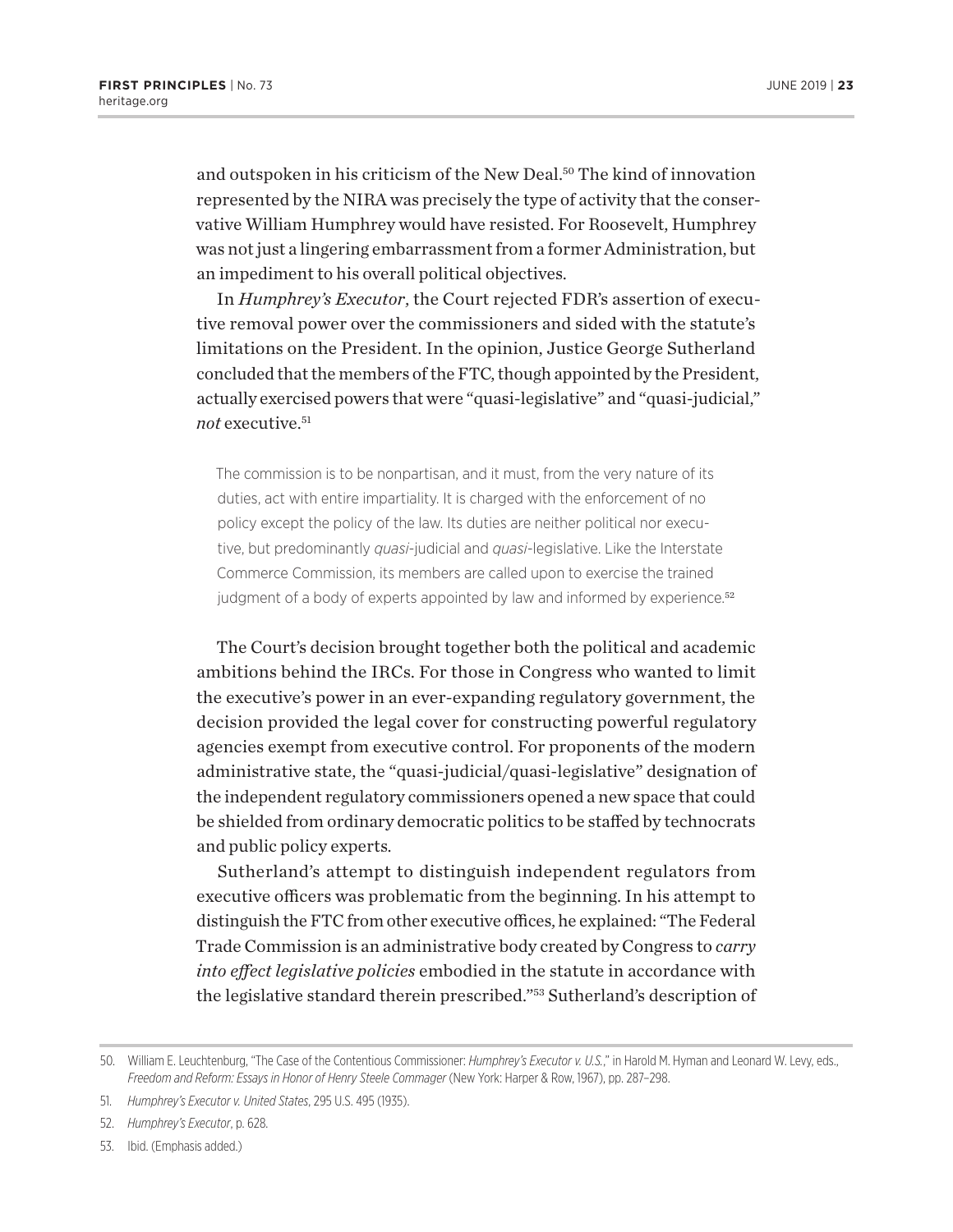#### what constitutes quasi-legislative/judicial responsibilities is virtually indistinguishable from the ordinary administration of law.54 As Justice Robert Jackson concluded many years later:

Administrative agencies have been called *quasi*-legislative, *quasi*-executive, or *quasi*-judicial, as the occasion required, in order to validate their functions within the separation of powers scheme of the Constitution. The mere retreat to the qualifying "quasi" is implicit with confession that all recognized classifications have broken down, and "quasi" is a smooth cover which we draw over our confusion, as we might use a counterpane to conceal a disordered bed.<sup>55</sup>

To Justice Jackson, the unsound reasoning supporting the administrative state in *Humphrey's Executor* explained the problems with the administrative state itself: "They [the IRCs] have become a veritable fourth branch of the Government, which has deranged our three-branch legal theories much as the concept of a fourth dimension unsettles our three-dimensional thinking."56

When Roosevelt submitted the recommendations of the Brownlow Committee for giving the President control over the IRCs a few years later, Congress demurred. Congress did eventually approve a bill for the reorganization of the executive branch in 1939, but it rejected FDR's petition to make the independent regulatory commissioners subject to executive removal. For many, the Court's decision had been critical to putting the brakes on FDR's political ambition. The "headless fourth branch" would remain a permanent feature of the federal government's landscape.

Ironically, at the moment when the New Deal coalition had seemingly fractured beyond repair, Ronald Reagan took up the case for executive power where Franklin Roosevelt left off. As Reagan's Solicitor General Charles Fried has written,

the Reagan administration had a vision about the arrangement of government power: the authority and responsibility of the president should be clear and unitary. The Reagan years were distinguished by the fact that that vision was made the subject of legal, rather than simply political dispute.<sup>57</sup>

56. Ibid.

<sup>54.</sup> Even scholars critical of the Court's decision in *Myers*, like Edward Corwin, found Sutherland's designation of quasi-legislative and quasi-judicial power in *Humphrey's* puzzling: "The dictum seems to have been the product of hasty composition…. If a Federal Trade Commissioner is not in the executive department, where is he? In the legislative department, or is he forsooth in the uncomfortable halfway situation of Mahomet's coffin, suspended 'twixt Heaven and Earth?" Edward S. Corwin, *The President: Office and Powers, 1787–1957* (New York: New York University Press, 1957), p. 93.

<sup>55.</sup> *FTC v. Ruberoid*, 343 U. S. 488 (1952).

<sup>57.</sup> Charles Fried, *Order and Law: Arguing the Reagan Revolution–A Firsthand Account* (New York: Simon & Schuster, 1991), p. 133.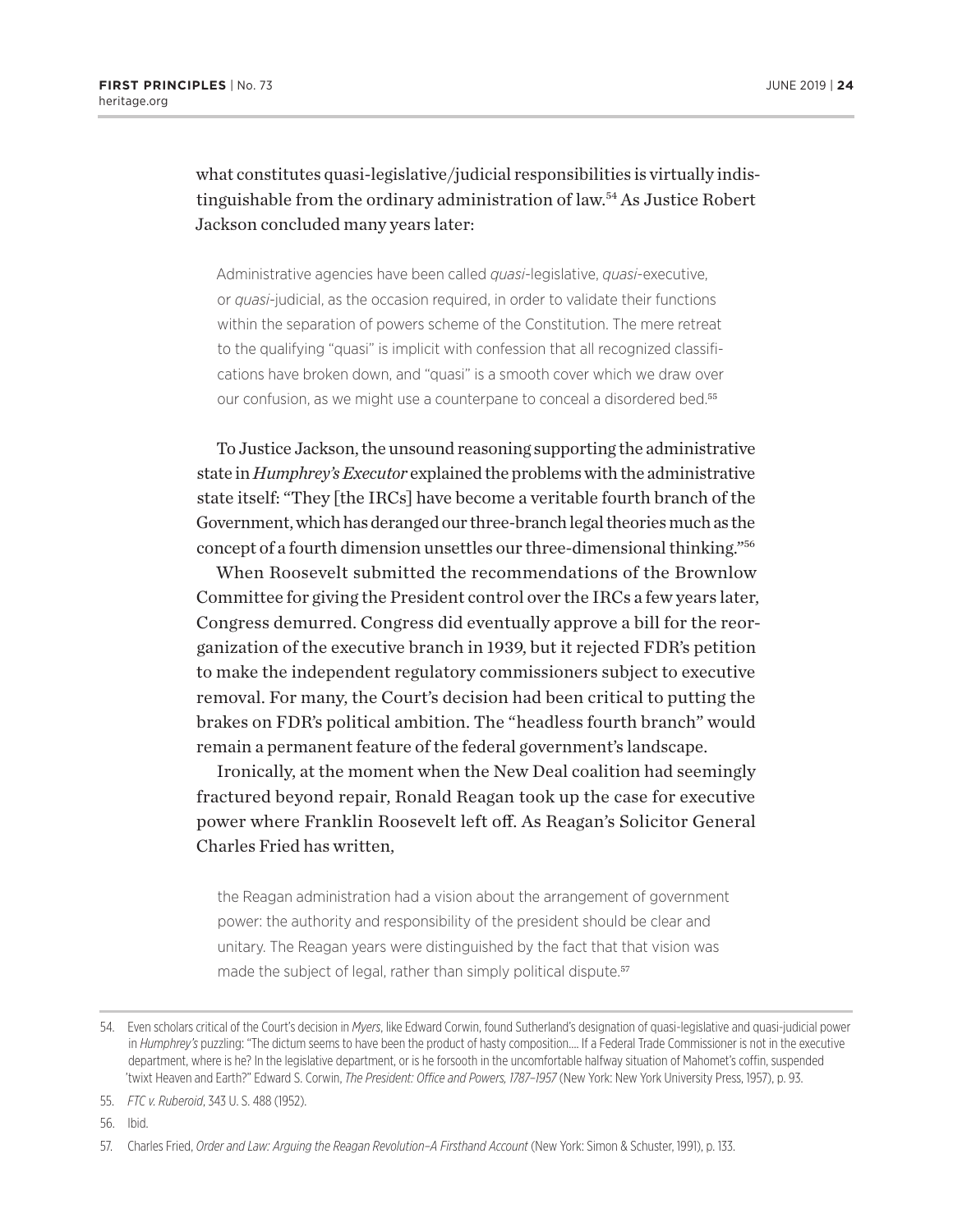Recalling his time as Director of the Office of Legal Counsel, then-Supreme Court nominee Samuel Alito told the Senate Judiciary Committee: "We were strong proponents of the theory of the unitary executive, that all federal executive power is vested by the Constitution in the President. And I thought then, and I still think, that this theory best captures the meaning of the Constitution's text and structure."58 The unitary executive that Alito speaks of is often treated as some kind of theoretical innovation of the Reagan Administration. On the contrary, FDR's Brownlow report made exactly the same claim as the one advanced here, as did Andrew Johnson in the face of the Tenure in Office Act, as did Jackson in the Bank War, as did James Madison in the debates over the removal power in the First Congress.

The tension between the Reagan Administration and Congress over the control of the executive branch came to a head in the case of *Morrison v. Olson*, a case that emerged from one of the many quarrels between the Administration's use of discretionary law enforcement powers and Congress's desire to constrain the President's executive authority.59 The legal issue arose from an acrimonious dispute between Congress and the President over the Environmental Protection Agency's (EPA's) enforcement of the "Superfund" law that dealt with the clean-up of toxic-waste sites. After the Reagan Administration's Office of Legal Counsel invoked executive privilege in response to Congress's request for documentation of EPA enforcement, the legislature eventually requested the Attorney General to appoint an independent prosecutor to investigate the same issue. Under Title VI of the Ethics in Government Act, the Attorney General, upon receipt of information that he finds to be in potential violation of federal criminal law, is required to conduct a preliminary investigation. Following the preliminary investigation, he reports to a special court, "the special division," to whom he either reports a finding that there are no reasonable grounds for further investigation, or, if there are reasonable grounds, to apply to the special division of the court for the appointment of an independent counsel.60

The Reagan Administration's chances of prevailing in court over the independent counsel law seemed good at the time, particularly since the DC Circuit Court had found the independent prosecutor statute to be

<sup>58.</sup> Committee on the Judiciary, U.S. Senate, "Confirmation Hearing on the Nomination of Samuel A. Alito, Jr. to Be an Associate Justice of the Supreme Court of the United States," 109th Cong., 2nd Sess. (2006), https://www.judiciary.senate.gov/imo/media/doc/GPO-CHRG-ALITO.pdf (accessed May 2, 2019).

<sup>59.</sup> *Morrison v. Olson*, 487 U.S. 654 (1988).

<sup>60.</sup> Public Law No. 95–521, §§ 601–04, 92 Stat. 1867–1875.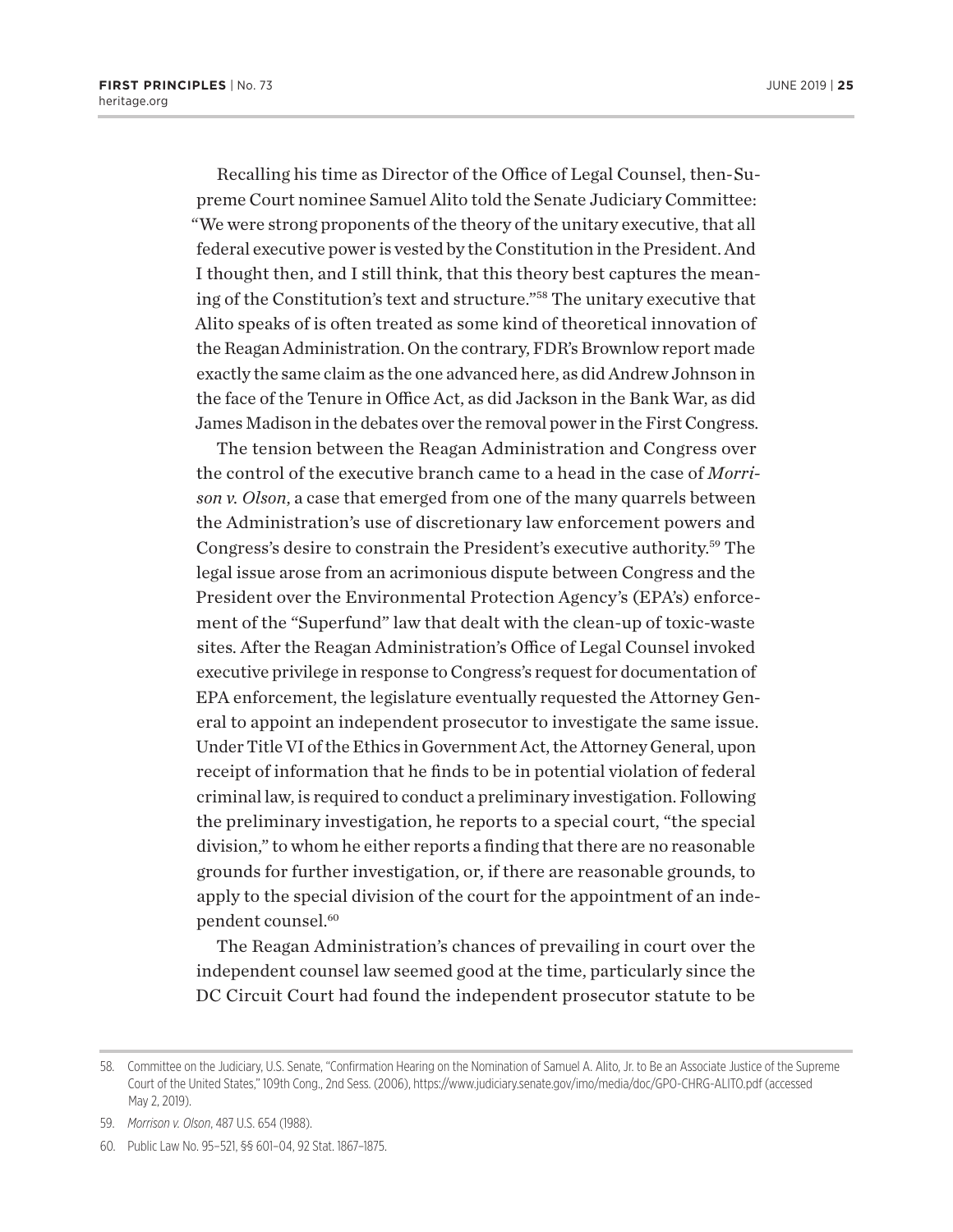#### unconstitutional. Employing the term "unitary executive" throughout the decision, the Court of Appeals explained:

Central to the government instituted by the Constitution are the doctrines of separation of powers and a unitary executive…and yet the independent counsel interprets the appointments clause as if those doctrines were nonexistent. Understanding that the President could not fulfill his constitutional role by himself, the Framers envisioned that the Executive Branch would be divided into departments whose officers would be appointed by the President and who could be removed by Congress only through the impeachment process.<sup>61</sup>

Confident that the Court might finally deliver the blow to the law that the Administration's lawyers had long desired, President Reagan prepared the way with a signing statement to the 1987 reauthorization of the statute that created the position of special prosecutor—later renamed independent counsel.62 Reagan stated:

Continuance of these independent counsel investigations was deemed important to public confidence in our government. Nevertheless, this goal, however sound, may not justify disregard for the carefully crafted restraints spelled out in the Constitution. An officer of the United States exercising executive authority in the core area of law enforcement necessarily, under our constitutional scheme, must be subject to executive branch appointment, review, and removal. There is no other constitutionally permissible alternative, and I regret that the Congress and the President have been unable to agree under that framework on a procedure to ensure impartial, forthright, and unimpeded criminal law investigations of high-level executive branch officials.<sup>63</sup>

#### Unfortunately for Reagan, the Court rejected the arguments challenging the constitutionality of the independent counsel with only one justice dissenting.

In *Morrison*, the main issue the Court addressed was whether the provision for the independent counsel in the Ethics in Government Act violated the separation of powers by interfering with the President's duty to faithfully enforce the laws. Under the independent prosecutor statute, the

<sup>61.</sup> *In re Sealed Case*, *838 F.2d 476* (1988).

<sup>62.</sup> Ethics in Government Act Amendments of 1982, Public Law No. 97–409, § 2(a)(1)(A), 96 Stat. 2039.

<sup>63.</sup> "President Ronald Reagan, Statement on Signing the Independent Counsel Reauthorization Act of 1987, Independent Reauthorization Act of 1987," *The Public Papers of the Presidents of the United States*, Vol. 2, December 15, 1987, p. 1524.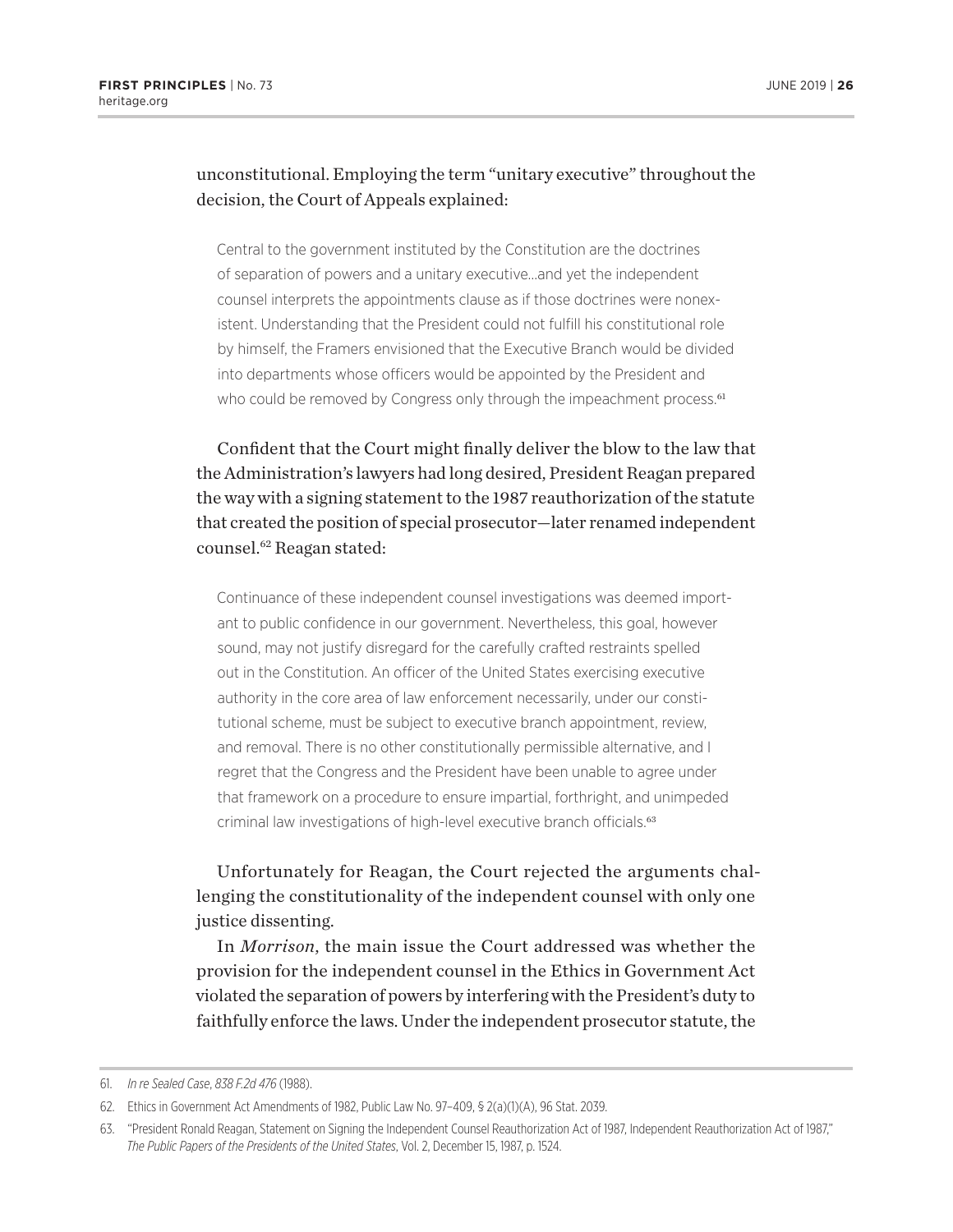Attorney General's power to remove the officer was limited by the statute's "good cause" restriction despite the fact that the independent prosecutor clearly wielded executive power.64 Initially, Chief Justice William Rehnquist seemed to follow the Appointments Clause distinction between principal and inferior officers, finding that the independent counsel belonged to the latter.<sup>65</sup> It seemed then that Justice Rehnquist would find that the removal power limitations were justified by the fact that the independent prosecutor was an inferior officer. But the principal/inferior distinction in the opinion turned out to be a minor prelude to Rehnquist's more fundamental distinction. In reviewing the legal issue raised in that case, Rehnquist drew a line between executive officers who wielded *essential* versus *non-essential* executive functions. The Chief Justice concluded that because the independent counsel had a narrow jurisdiction assigned by the special division and no influence on policymaking, the office posed no significant obstacle to the President's "constitutionally assigned duties." The independent prosecutor's powers were non-essential and therefore posed no threat to the President's responsibility to enforce the law. In other words, Congress could limit the President's control over his subordinates as long as it did not limit his power *too much*. The Court avoided tethering itself to any specific legal or constitutional argument for reviewing removal power cases and instead adopted a flexible approach by which it could approach future cases like this on an individual basis. As Rehnquist explained: "The analysis contained in our removal cases is designed not to define rigid categories of those officials who may or may not be removed at will by the President," but those past precedents were merely a warning that future courts must prevent Congress from "*unduly* trammel[ing] on executive authority."66

Whatever criticism one might have about *Humphrey's Executor*'s distinction between executive and quasi-legislative/quasi-judicial officers, the virtue of that distinction in contrast to the one made in *Morrison* is that the Court's opinion in *Humphrey's Executor* at least paid lip service to the doctrine of the separation of powers by distinguishing the independent regulatory officers from executive ones. The Court's new criteria simply substituted the will of the justices (and Congress) for any principled distinction. Reflecting on the Court's naked departure from that doctrine in *Morrison*, Justice Antonin Scalia (the lone dissenter in *Morrison*) explained in a later case:

- 65. *Morrison*, p. 703.
- 66. *Morrison*, p. 691. (Emphasis added.)

<sup>64.</sup> Ethics in Government Act of 1978, Public Law No. 95–521, §§ 601–04, 92 Stat. 1824, 1867–1875.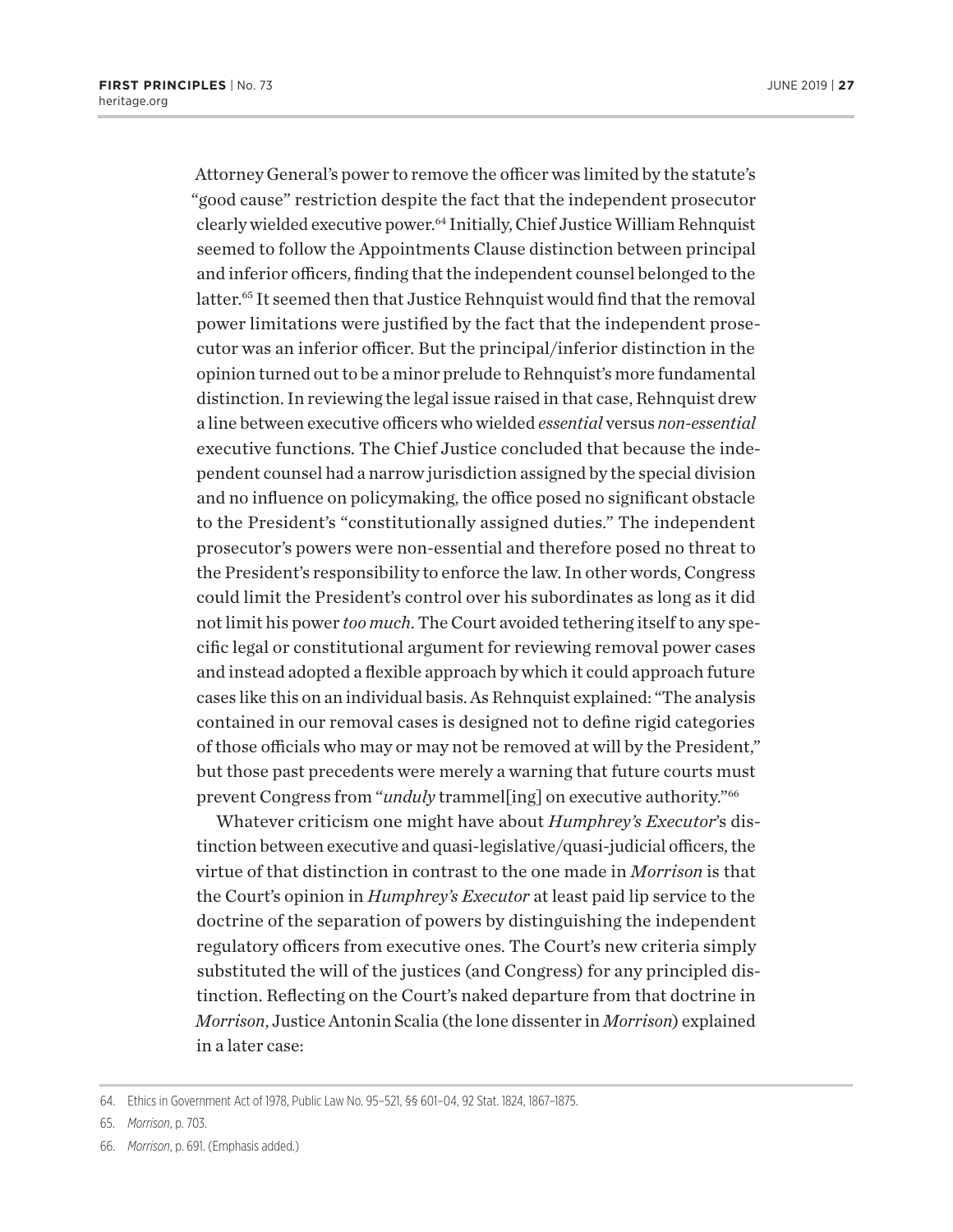In *Humphrey's Executor v. United States*, we approved the concept of an agency that was controlled by (and thus within) none of the Branches. We seem to have assumed, however, that that agency (the old Federal Trade Commission, before it acquired many of its current functions) exercised no governmental power whatever, but merely assisted Congress and the courts in the performance of their functions…. Over the years, however, *Humphrey's Executor* has come in general contemplation to stand for something quite different—not an "independent agency" in the sense of an agency independent of all three Branches, but an "independent agency" in the sense of an agency *within* the Executive Branch (and thus authorized to exercise executive powers) independent of the control of the President. We approved that concept last Term in *Morrison*. 67

Scalia was certainly right to note that between *Humphrey's Executor* and *Morrison* there had been a change in the Court's deference to the principle of the separation of powers. However, it is possible to see Rehnquist's argument in *Morrison* as the logical extension of the Court's reasoning all along regarding the IRCs. The IRCs have always been an independent executive in the executive branch. *Morrison* simply made it explicit.

# Removal Power in the 21st Century: The Future of the Regulatory State?

Following the Kenneth Starr investigation of President Bill Clinton, Congress finally shelved the independent counsel statute by letting the re-authorization of this provision of the Ethics in Government Act expire in 1999. The Starr investigation proved to many that Rehnquist's distinction between essential and non-essential executive officers was, indeed, naïve. As Justice Scalia predicted in his dissent in *Morrison*, the independent prosecutor provision of the Ethics in Government Act ultimately became a political tool of partisan opposition by which Congress could harass the executive branch. Since then, the Court has been more circumspect about congressional limitations on executive removal power.

In fall 2010, the Supreme Court delivered what appeared to be a major blow to an independent regulatory agency in the case of *Free Enterprise*  Fund v. Public Company Accounting Oversight Board (PCAOB).<sup>68</sup> Created under the Sarbanes–Oxley Act of 2002 to oversee the audits of public

<sup>67.</sup> *Mistretta v. United States*, 488 U.S. 361, 388 (1989).

<sup>68.</sup> *Free Enterprise Fund v*. *Public Company Accounting Oversight Board*, 561 U.S. 477 (2010).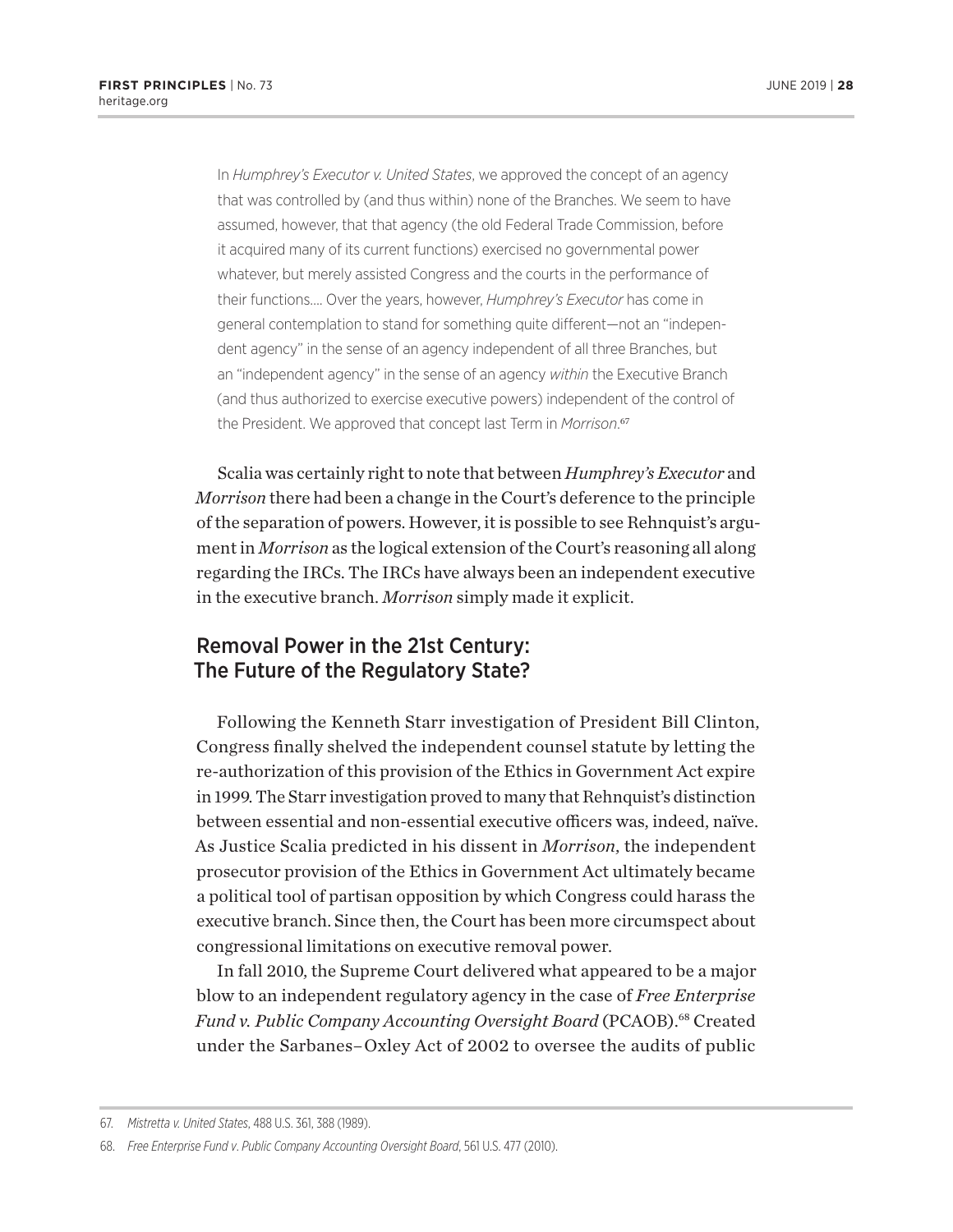companies, the PCAOB's five-member panel was appointed by the SEC and could only be removed for "good cause."69 The petitioners in the case challenged the constitutionality of the PCAOB's structure on the grounds that its board members were insulated from presidential control by two layers of tenure protection: Board members could only be removed by the SEC for good cause, and the commissioners could, in turn, only be removed by the President for good cause.

In an opinion written by Chief Justice John Roberts, the Court held that the PCAOB violated the separation of powers doctrine because the board exercised executive powers without direct accountability to the President: "Without a clear and effective chain of command, the public cannot 'determine on whom the blame or the punishment of a pernicious measure, or series of pernicious measures ought really to fall.'"70 Justice Roberts clearly grasped the problem that the commission's structure posed to the balance of powers among the branches: "In a system of checks and balances, power abhors a vacuum, and one branch's handicap is another's strength. Even when a branch does not arrogate power to itself, therefore, it must not impair another in the performance of its constitutional duties."71

Surprisingly, the Court did not conclude that the political appointees to the PCAOB actually had to be under the direct control of the President. Rather, Roberts argued that the problem with the PCAOB were the "multilayers of protection"—the fact that it was not *one* but *two* steps removed from the President. Yet, one wonders: If two layers of protection from the President's removal power are unconstitutional, why is one layer any more constitutional? The majority clearly thought that the absence of accountability to the President undermined the President's ability to faithfully enforce the law. However, the Court stopped short of the drastic step of calling for the entire dismantlement of the independent regulatory framework.

In 2016, the federal judiciary grappled again in *PHH Corporation v. CFPB* with the constitutionality of an IRC in a case dealing with the controversial Consumer Finance Protection Board (CFPB). In that case, a three-judge panel for the DC Circuit Court found the limits on the executive removal power over the agency's director to be unconstitutional. But then-judge (now Justice) Brett Kavanaugh's majority opinion for the court engaged in as much trimming as Chief Justice Roberts's opinion for the Supreme Court

<sup>69.</sup> Public Law No. 107–204, 116 Stat. 745.

<sup>70.</sup> *Free Enterprise Fund*, p. 498.

<sup>71.</sup> Ibid., p. 500.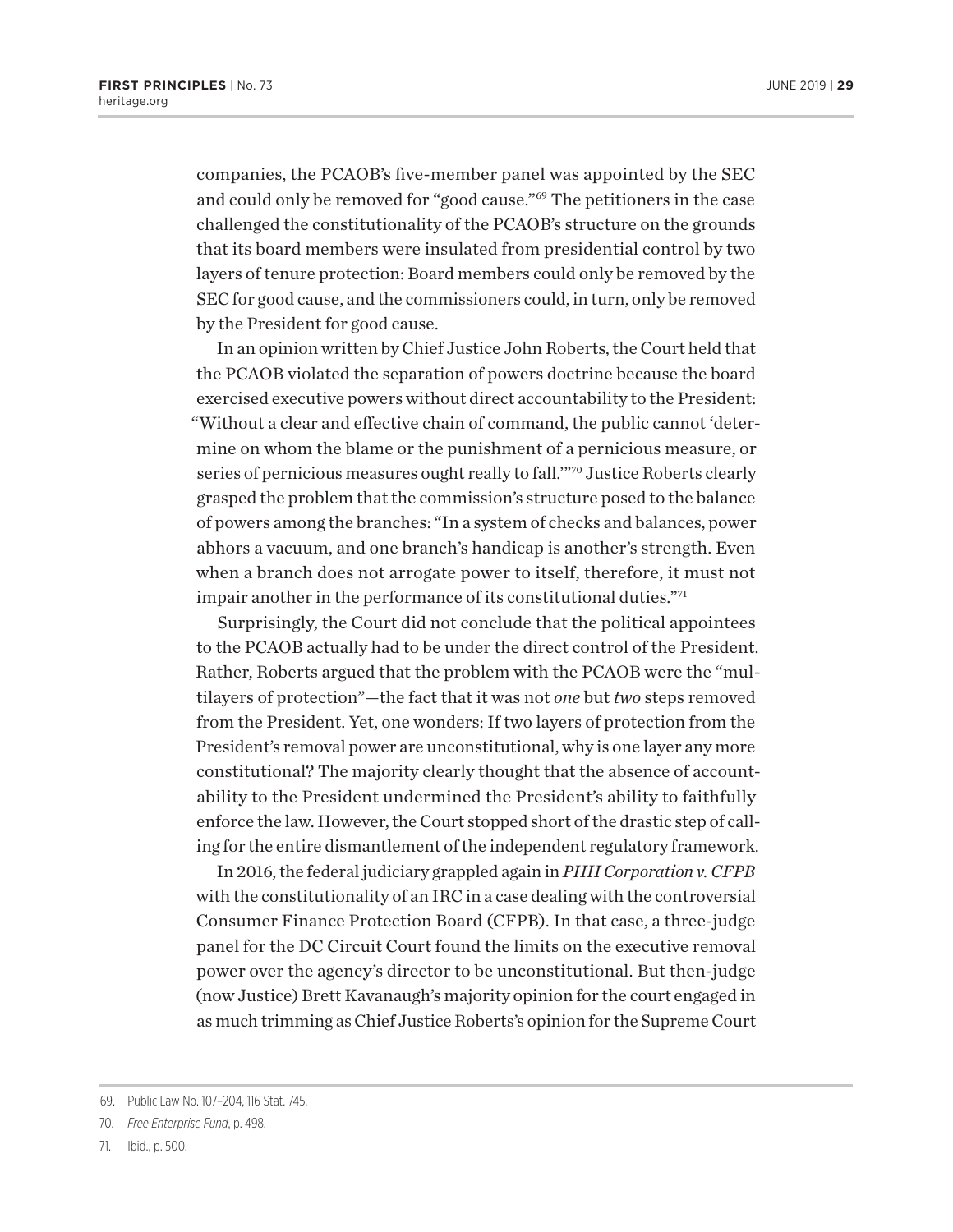in the PCAOB case.72 Like Roberts, Judge Kavanaugh found that the removal limitations on the agency's director undermined the separation of powers, but he then concluded that the constitutional problem could be resolved by restructuring the agency with a multi-member body of officers. He stated:

The overarching constitutional concern with independent agencies is that the agencies are unchecked by the President, the official who is accountable to the people and who is responsible under Article II for the exercise of executive power. Recognizing the broad and unaccountable power wielded by independent agencies, Congresses and Presidents of both political parties have therefore long endeavored to keep independent agencies in check through other statutory means. In particular, to check independent agencies, Congress has traditionally required multi-member bodies at the helm of every independent agency. In lieu of Presidential control, the multi-member structure of independent agencies acts as a critical substitute check on the excesses of any individual independent agency head—a check that helps to prevent arbitrary decision-making and thereby to protect individual liberty.<sup>73</sup>

Given that Kavanaugh's chief criticism of the CFPB was the director's lack of accountability to the President, the remedy here does not really answer the constitutional objection. Just as there is essentially no difference between being one step or two steps removed from presidential control, there is really no difference between a multi-member board and an agency staffed by an individual director when the constitutional issue is political accountability.74 Both Kavanaugh and Roberts clearly see the problem that independent regulatory commissioners pose to executive branch accountability (if not, why be concerned at all with their relationship to the President?) and neither has any illusion that these regulatory officers are, in fact, wielding anything other than executive power. But in both *PHH*  and *PCAOB*, they avoided reaching the necessary conclusion of their reasoning. If indeed the CFPB director and the PCAOB commissioners exercise

<sup>72.</sup> *PHH Corporation v. CFPB*, No. 15-1177 (DC Cir. 2016). The three-judge panel decision was vacated following a rehearing of the case *en banc* where the DC Circuit concluded 7–3 that there is "no constitutional defect" in the unusual independence that lawmakers granted to the bureau's director: "Congress's decision to provide the CFPB director a degree of insulation reflects its permissible judgment that civil regulation of consumer financial protection should be kept one step removed from political winds and presidential will." *PHH Corporation v. CFPB*, No. 15-1177 (DC Cir. 2018).

<sup>73.</sup> Ibid.

<sup>74.</sup> As Justice Breyer wrote in his dissent in the *PCAOB* decision: "But so long as the President is legitimately foreclosed from removing the Commissioners except for cause, nullifying the Commission's power to remove Board members only for cause will not resolve the problem the Court has identified: The President will still be 'powerless to intervene' by removing the Board members if the Commission reasonably decides not to do so." (Breyer dissenting, p. 12.)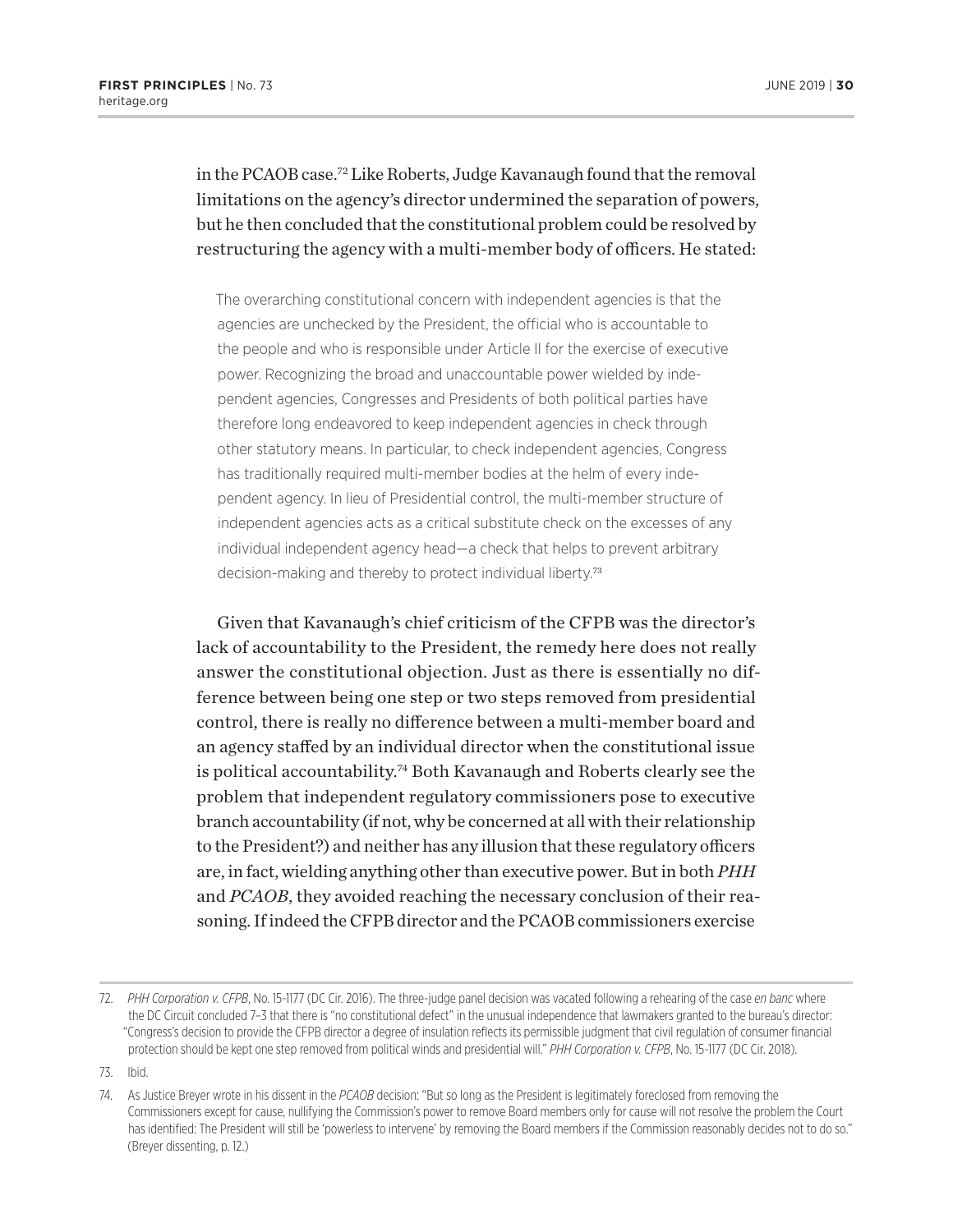executive powers, do they not have to be accountable to the President? In the end, courts ought to conclude by virtue of this reasoning that these limits on the removal power are, in fact, unconstitutional.

#### Where Do We Go from Here?

Neither Roberts' opinion for the Supreme Court in *PCAOB* nor Kavanaugh's opinion (later dissent, in the *en banc* decision) for the DC Circuit in *PHH* answer the constitutional objection they propose to remedy because there really is no middle ground here. As Scalia explained in his dissent in *Morrison*: "How much power belongs to the executive under Article II? Not some of the executive power, but *all* of the executive power."75 The President will always be accountable for the enforcement of law because it is the executive alone whose duty it is to see to it that the laws are faithfully executed. As former Director of the Office of Information and Regulatory Affairs, Neomi Rao (now a DC Circuit judge), explains:

When statutory duties involve a discretionary choice, that choice squarely falls within the execution of the law. Congress can create a statutory duty and assign it to a particular officer; however, the choice of how to execute the law within a range of legally permissible options is part of the executive power, not the legislative power. Discretion is an essential aspect of the executive power and therefore must be amenable to control by the President.<sup>76</sup>

Not every officer in the Administration exercise these discretionary powers. Outside the Senior Executive Service, there are many Civil Service employees who perform ministerial tasks that involve almost no discretion at all. Under the federal Civil Service system, the removal power is significantly limited by certain procedural protections under the Civil Service Reform Act of 1978. It seems that these regulations do not pose a threat to executive accountability (though their contribution to efficient public administration is debatable) because they are confined to employees with ministerial tasks. But the discretionary duties of a political appointee and some career employees do, in fact, pose a serious threat to executive accountability, particularly when their decisions set policy. When Congress delegates these discretionary tasks to the executive, it has determined that

<sup>75.</sup> 487 U.S. 70.

<sup>76.</sup> Neomi Rao, "Removal: Necessary and Sufficient for Presidential Control," Alabama Law Review, Vol. 65, No. 5 (July 2014), p. 1213.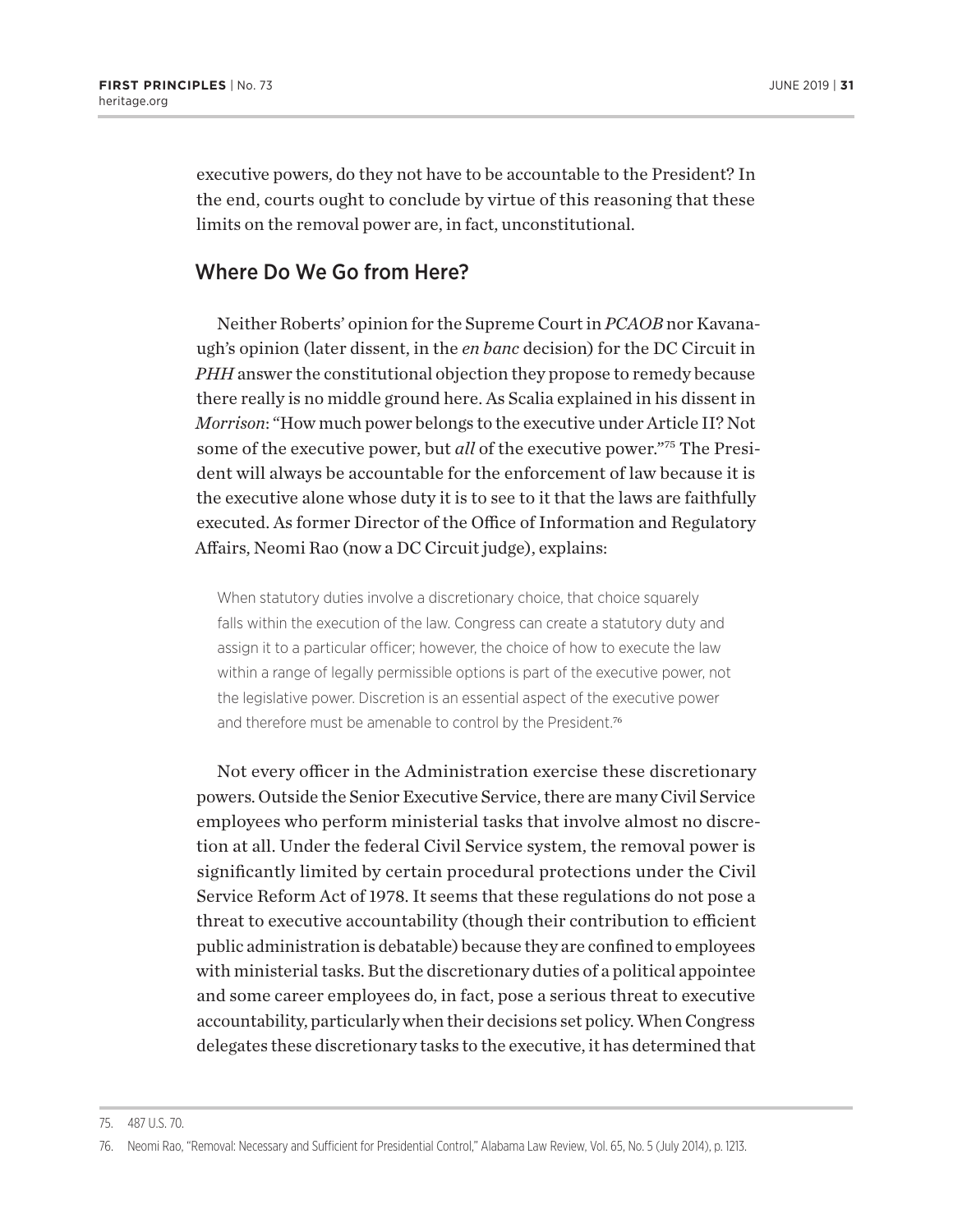the task is an executive one, not legislative.<sup>77</sup> At that point, Congress must relinquish control. By attempting to maintain a foothold in the executive branch vis-a-vis the independent regulatory agencies, Congress ultimately undermines the accountability that defines the separation of powers system.

Today, the independent regulatory framework reaches across a vast portion of the Administration. A sample of the IRCs:

- Interstate Commerce Commission (1887)
- Federal Trade Commission (1914)
- U.S. International Trade Commission (1916)
- Federal Deposit Insurance Corporation (1933)
- Federal Communications Commission (1934)
- Securities and Exchange Commission (1934)
- National Labor Relations Board (1935)
- Social Security Administration (1935)
- National Transportation Safety Board (1967)
- Occupational Safety and Health Review Commission (1970)
- Postal Regulatory Commission (1970)
- Consumer Product Safety Commission (1972)
- Nuclear Regulatory Commission (1974)
- Federal Energy Regulatory Commission (1977)
- Federal Labor Relations Authority (1978)
- Merit Systems Protection Board (1978)
- National Indian Gaming Commission (1988)
- Surface Transportation Board (1995)
- Independent Payment Advisory Board (2010)
- Consumer Financial Protection Bureau (2010)

While some of these IRCs, such as the Social Security Administration and the Indian Gaming Commission, have very narrow jurisdictions, most of the regulatory agencies are responsible for formulating policies whose consequences extend throughout the political and economic landscape of the country. The National Labor Relations Board has immense powers to

<sup>77.</sup> It would be naive to ignore the fact that Congress delegates many tasks to the executive because it does not want to suffer political accountability for some of the hard choices that must be made in legislation. The challenge today is to find a way to restrain Congress from escaping its duty to make responsible policy decisions, while acknowledging that some tasks are better performed by the executive. The answer does not lie in the creation of IRCs or placing other limits on the President's removal influence over the Administration. In fact, IRCs will only encourage Congress to shirk its duties, and it will exacerbate the problem of the lack of political accountability. Placing these agencies under the removal authority of the President, on the other hand, would improve the process of legislation by giving Congress the proper incentive to assume its constitutional responsibility under the country's separation of powers rather than delegate that power to another agency.